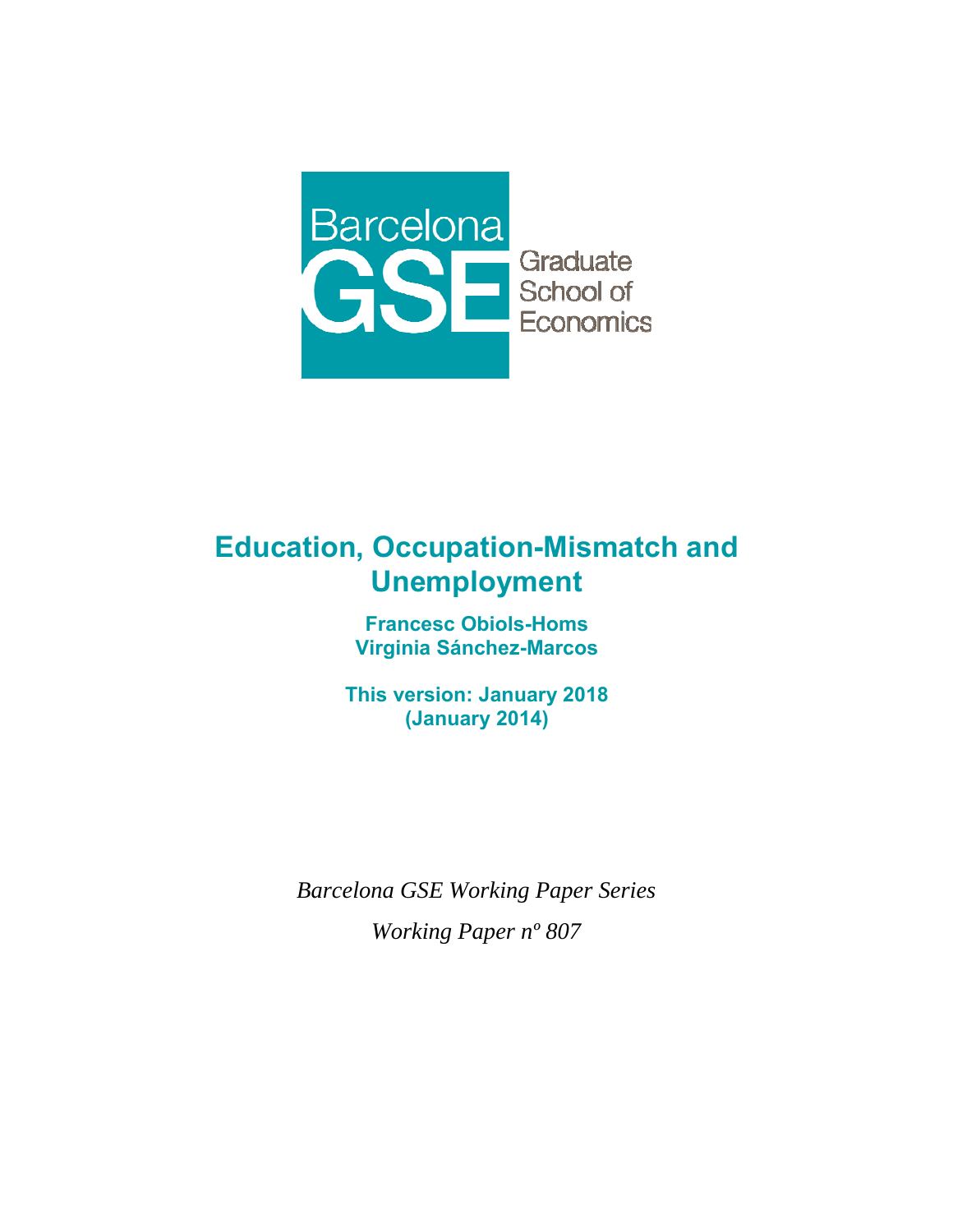# Education, Occupation-Mismatch and Unemployment

F. Obiols-Homs V. Sánchez-Marcos \*

January, 2018

#### **ABSTRACT**

The quality of education as measured by the math score from the Programme for the International Assessment of Adult Competencies (PIAAC, 2013) appears to be negatively correlated with both the *mismatch* rate (or "over-education" of workers at the tasks they perform) and the unemployment rate across EU-15 countries. We use a model of the labor market with frictions to quantitatively investigate the impact of the education outcomes on the labor market. We show that both the ability of educated and non educated workers have sizable effects on the incentives of firms regarding the type of vacancies they open and also regarding the incentives of educated workers as of where to search for a job. Therefore education outcomes are relevant to understand the "mismatch" phenomena. According to our quantitative analysis had the quality of education observed in Spain been similar to the European average then the mismatch would have been between 5 and 10 percentage points lower, the unemployment rate of the two types of workers would be reduced by 40%, but the tertiary education wage premium would be slightly smaller than in the benchmark economy.

Keywords: occupational-mismatch, tertiary education wage premium, ability JEL CLASSIFICATION: I26, J21, J24

<sup>∗</sup>F. Obiols-Homs Universitat Aut`onoma de Barcelona and Barcelona GSE; V. S´anchez-Marcos Universidad de Cantabria. An earlier version of this paper circulated under the title "Education Policy, Occupation-Mismatch and the Skill Premium". Part of this research was carried out while V. Sánchez-Marcos was visiting the Departament d'Economia i d'Història Econòmica at Universitat Autònoma de Barcelona and F. Obiols-Homs was visiting the IAE (CSIC). V. Sánchez-Marcos thanks the Spanish Ministry of Science and Technology for Grant ECO2015-64467-R (MINECO/FEDER). F. Obiols-Homs acknowledges the support of the Spanish Government through grants ECO2015-67602 and ECO2012-32392, and the financial support from the Spanish Ministry of Economy and Competitiveness through the Severo Ochoa Programme for Centers of Excellence in R&D (SEV-2015-0563).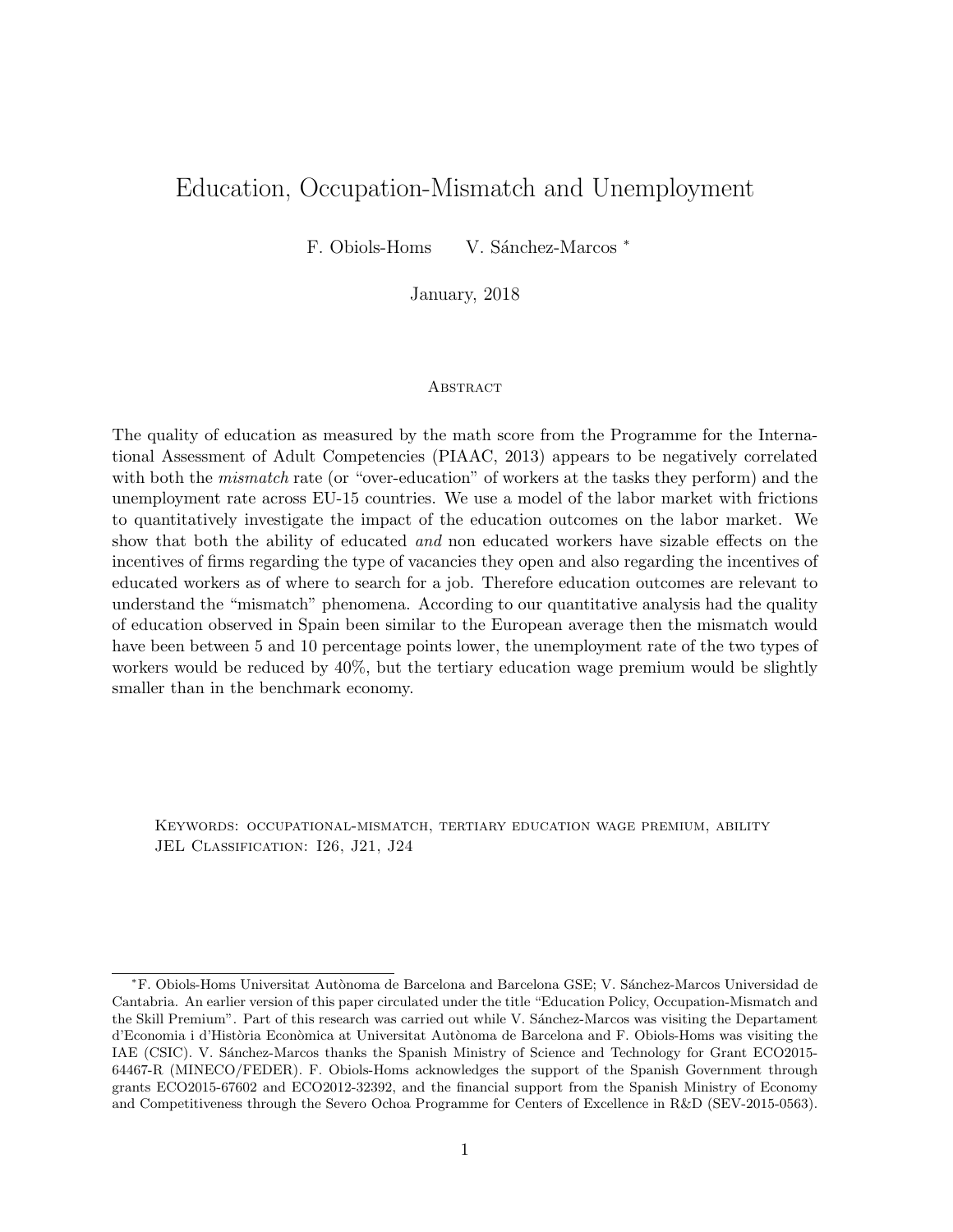# 1 Introduction

Across the EU-15 countries there is substantial variation in the skills of the adult population as measured by the average math score in the Programme for the International Assessment of Adult Competencies (PIAAC, 2013). As reported in the third column of Table 1 this figure ranges from 245 in Spain to 282 in Sweden and sizable differences remain even if only tertiary educated workers are considered (forth column). Interestingly, the average math score in the PIAAC is strongly and negatively correlated with two important labor market outcomes: the fraction of *mismatched* workers<sup>1</sup> (fifth column) and the unemployment rate of both tertiary educated and non educated workers (columns sixth and seventh). This negative correlation is also found if we restrict to the sub-sample of countries which share a similar fraction of tertiary educated workers. In particular, excluding Italy and Portugal, which report a fraction of tertiary educated workers clearly below the average of the EU-15, and Belgium and the UK, for which the different statistics are not measured with a comparable sample, the correlation of math scores with the fraction of *over-educated* workers is  $-0.84$  and its correlation with the unemployment rate is -0.77. Furthermore, there is a strong and positive correlation of 0.7 between math scores and the wage premium to tertiary education.<sup>23</sup> Finally, there is empirical evidence supporting the importance of abilities as measured by the PIAAC to account for difference in income across countries, both at the aggregate level and at the individual level.<sup>4</sup>

The previous observations suggest that there may be a close connection between the outcome of the education system, in terms of the quality of labor, and the degree of mismatch, the unemployment rate and the education wage premium. The purpose of this paper is to quantitatively investigate this connection by means of an equilibrium model. The literature based on equilibrium search to assess the effects of education policies on labor market outcomes is scarce. An important exception is Albrecht et al. (2009) which forecasts the long-run effects of a Swedish adult education program known as the Knowledge Lift implemented at the end of the nineties. We contribute to this literature and pose a search and matching model of the labor market à la Mortensen and Pissarides in which workers are heterogeneous in terms of their innate ability and in terms of their education. Our model, therefore, will be able to shed light on the relationship between the equilibrium allocation of ability and unemployment. The level of education of each worker is determined by an *education rule* which plays a twofold role: *selection*, it selects the abilities (i.e., workers) that receive higher education and *quality*, it increases the effective ability of educated workers. The education rule is a shortcut to obtain an education outcome without the need to fully specify an education policy along the lines of those in place in actual economies.

<sup>&</sup>lt;sup>1</sup>The notion of mismatch we adopt here is the definition of *vertical mismatch* proposed by Eurostat: individuals with at least tertiary education working in occupations for which the education requirement is lower. See the Appendix A for further details. In the literature this notion of mismatch is sometimes called over-education or over-qualification (hence we will use it interchangeably) and there are several alternatives to measure it (see for instance Leuven and Oosterbeeck 2011 and the many references therein).

<sup>&</sup>lt;sup>2</sup>In this calculation we exclude Denmark and Sweden because the labor markets in these countries are dramatically different to the markets in other European countries in relevant dimensions such as a large centralized bargaining, high female participation and social protection, amongst others.

<sup>&</sup>lt;sup>3</sup>All the statistics provided in Table 1 are for 2007 in order to avoid the effect of the Great Recession after 2009 on labour market variables.

<sup>4</sup>Hidalgo-Cabrillana et al. (2017) find that differences in physical capital together with a broad measure of human capital that includes PIAAC ability account for 42% of the variance in output per worker, compared to only 27% when proxying human capital by average years of schooling only. At the individual level Hanushek et al. (2015) find that one-standard-deviation increase in numeracy skills as measured by the PIAAC is associated with a 18% percent wage increase among prime-age workers.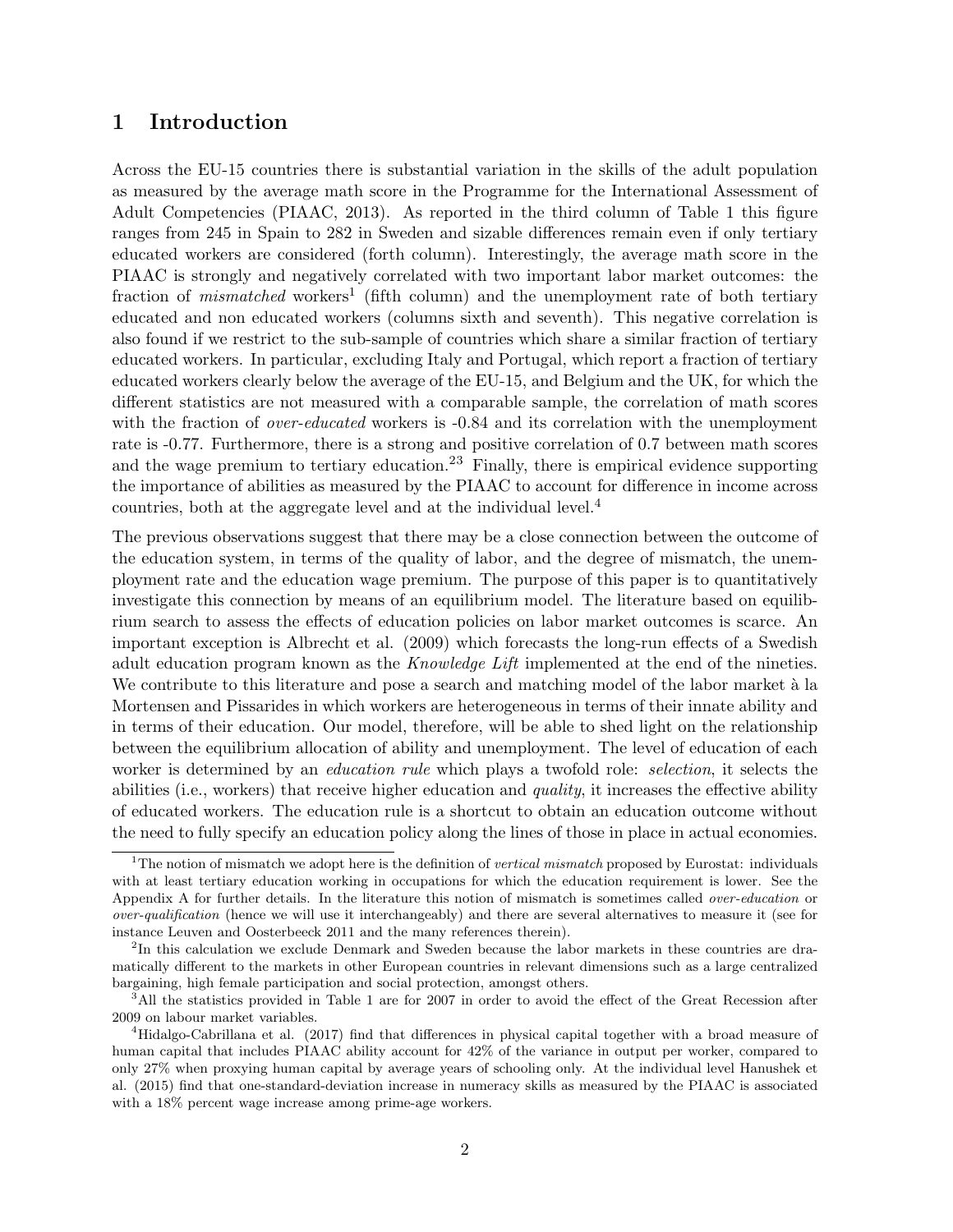|                      | Fraction | Tertiary                     | <b>PIAAC</b>             | Tert. PIAAC              | Mismatch | Unemp.      | Unemp. |
|----------------------|----------|------------------------------|--------------------------|--------------------------|----------|-------------|--------|
|                      | Tert.    | Wage Prem.                   | Scor.                    | Scor.                    |          | Below Tert. | Tert.  |
| Belgium <sup>a</sup> | 31       | 1.43                         | 276                      | 310                      | 20       | 0.07        | 0.03   |
| Denmark              | 30       | 1.41                         | 278                      | 302                      | 17       | 0.02        | 0.02   |
| Germany              | 29       | 1.64                         | 268                      | 301                      | 23       | 0.09        | 0,03   |
| Ireland              | 31       | 1.60                         | 254                      | 285                      | 30       | 0.07        | 0.03   |
| Spain                | 29       | 1.51                         | 245                      | 278                      | 34       | 0.10        | 0.05   |
| France               | 26       | 1.66                         | 254                      | 295                      | 18       | 0.06        | 0.04   |
| Greece               | 24       | $\qquad \qquad \blacksquare$ | $\overline{\phantom{a}}$ | -                        |          | 0.04        | 0.04   |
| Italy                | 12       | 2.09                         | 249                      | 280                      | 13       | 0.05        | 0.03   |
| Luxembourg           | 30       | 1.73                         | $\qquad \qquad -$        | $\overline{\phantom{a}}$ |          | 0.05        | 0.02   |
| Netherlands          | 35       | 1.59                         | 284                      | 308                      | 11       | 0.02        | 0.02   |
| Austria              | 21       | 1.66                         | 280                      | 306                      | 25       | 0.03        | 0.02   |
| Portugal             | 11       | 2.55                         | $\overline{\phantom{a}}$ | $\overline{\phantom{a}}$ | -        | 0.06        | 0.04   |
| Finland              | 31       | 1.66                         | 280                      | 305                      | 13       | 0.06        | 0.03   |
| Sweden               | 28       | 1.40                         | 282                      | 307                      | 14       | 0.04        | 0.03   |
| $U.K.^b$             | 31       | 1.54                         | 260                      | 269                      | 20       | 0.04        | 0.02   |
| $EU-15$              | 27       | 1.68                         | 268                      | 295                      | 19       | 0.05        | 0.03   |

Source: Education al Glance 2010, Eurostat and PIAAC. Labor market statistics are for male individuals aged 25 to 65 in 2007, except the fraction of mismatched workers that is for 2009. Notes: (a) PIAAC data is for the Flemish Region only, (b) PIAAC is for England and North Ireland only.

Table 1: Several Statistics, EU-15

With this approach we can focus on the analysis of the impact of education outcomes on the labor market.

In the quantitative analysis we take as a benchmark the case of Spain. This choice is motivated by the fact that in Spain the average math score according to PIAAC is among the lowest in  $EU-15<sup>5</sup>$  whereas the fraction of *over-educated* workers and the unemployment rate is among the highest in the EU-15. In addition, in Spain the wage premium to tertiary education is substantially smaller than in most of the EU-15 countries. We calibrate the model to mimic key observations of the Spanish economy in the mid 2000's and we conduct several counterfactual experiments to evaluate the effects of alternative education outcomes. For completeness we also explore other possibilities related to differences in the sectors' productivity across countries.

Our findings support the view that enhancing the productivity of tertiary educated workers and implementing a more stringent selection of abilities into education would substantially reduce the fraction of mismatched workers. The intuition for this result comes from the basic mechanism at work in the AV family of models: an increase in the quality of educated workers produces an increase in its demand (and a reduction in the demand of the non educated). Thus it is worth to emphasize that the decrease in mismatch comes at the cost of an increase of the unemployment

<sup>5</sup>According to Robles-Zurita (2017) the LOGSE (Spanish acronym for General Law of the Education System) reform passed in 1990 did not help to increase cognitive skills of the population, as measured by the PIAAC, despite an extension of compulsory years of education and postponement of the age of initial tracking into vocational and academic studies. In the Appendix A we provide a more detailed comparison of the education system and of the mismatch phenomena in Spain and in the EU-15 countries.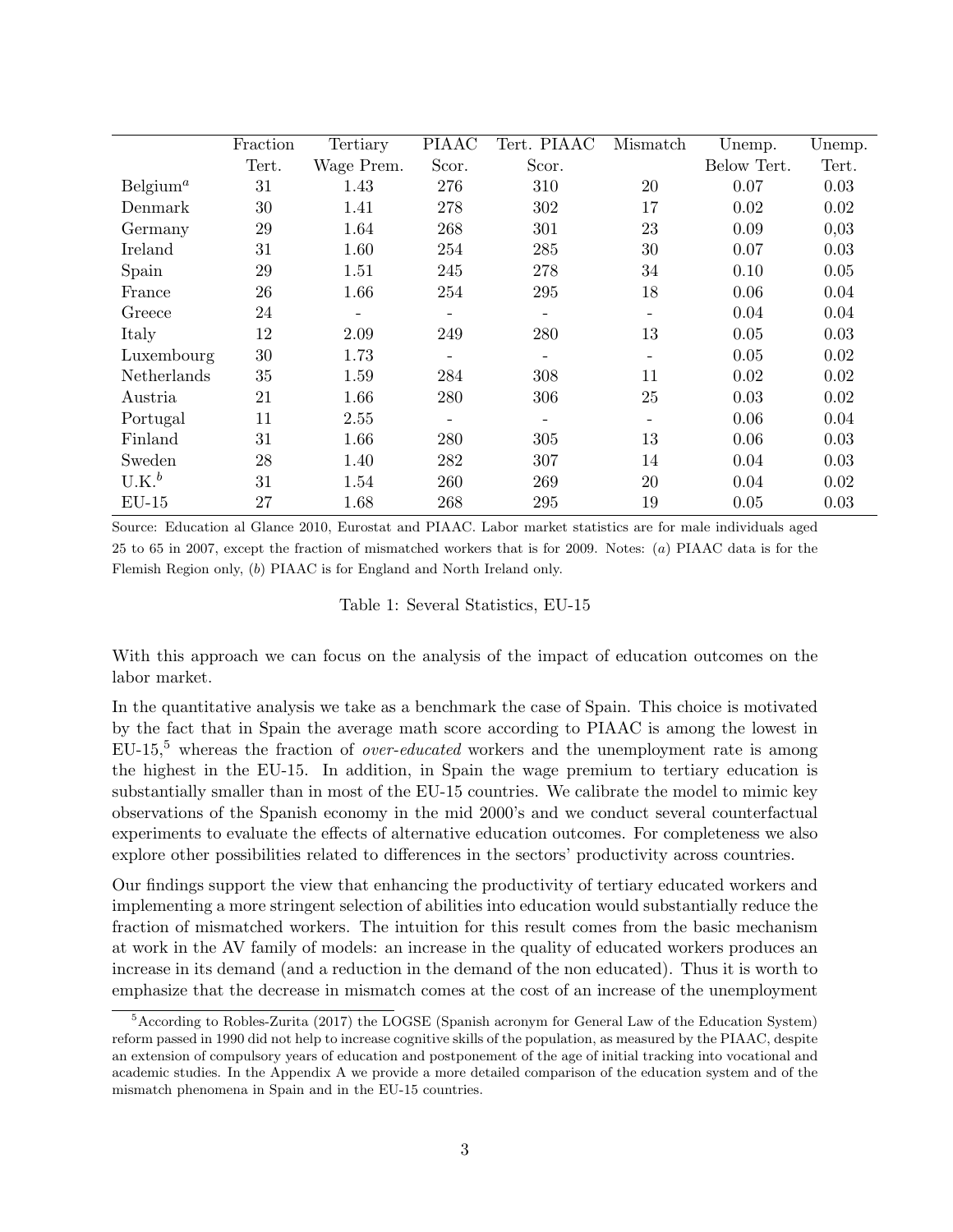rate of non-educated workers. This result follows because the new education outcome mainly improves the productivity of educated agents relative to non educated workers. Once we target an education outcome such that the effective ability of both educated and non-educated workers is in line with what is observed in the average of EU-15, then we obtain a smaller, but still substantial reduction in over-education, but a more notorious reduction in the unemployment rate of non-educated workers and a large increase in the Gross Domestic Product. The size of the reduction in over-education depends however on the means by which the effective ability of educated workers is improved (selection vs quality). This result highlights the relevance of the distribution of abilities among the pool of workers searching for a job in a particular market to understand occupational mismatch in equilibrium. We therefore view our results as suggesting that education outcomes have sizable effects on the labor market.

A distinctive feature of our model is that there is a continuum of abilities. Both the distribution of abilities and the quality of labor are key variables that determine the profitability of vacancies posted by firms, which we assume that can be opened in a high and in a low-tech sector. Likewise, the education outcome of the rule determines the degree of competition among workers looking for jobs in each sector, which is relevant for them to choose where they would like to find a job. Thus with these assumptions the model is able to capture mismatch as educated workers accepting jobs in the low-tech sector. Since ability is continuously distributed, mismatch can happen to various degrees in an endogenous way. This is an important difference with respect to previous papers such us Albrecht and Vroman  $(2002)$   $\vert$ AV $\vert$  and Cuadras-Morató and Mateos-Planas (2013) [CMMP] in which mismatch is a binary event. Therefore our approach allows a more flexible mix of abilities and education than in previous papers which is convenient to undertake a meaningful quantitative analysis. In this line of research Blazquez and Jansen (2008) study the efficiency properties of equilibrium allocations in the AV model and conclude that the equilibrium is inefficient (even if the so-called Hosios Condition -after Hosios 1990- holds). More recently, CMMP introduce two education levels in the AV model and quantitatively study the effects of skill bias technological change (SBTC) in the US with respect to over-education.<sup>6</sup> Regarding education choices, Charlot and Decreuse (2010) study the efficiency in a similar model and show that *over-education* (in the sense of too many individuals choosing to acquire education) arises since workers do not internalize the impact of their decision on the wage and employment perspectives of others.

In our model we abstract from job-to-job transitions and thus we focus on the persistent nature of mismatch. This is an important difference with respect to other papers in the literature in which mismatch is a way for workers to find their best match in the labor market and thus it is a transitory phenomena.<sup>7</sup> Our choice is motivated by the empirical evidence reported in Hidalgo-P<sub>e</sub> et al. (2015) suggesting that in Spain the fraction of mismatched college workers decreases very moderately with age (from  $60\%$  in the age group 30 to 34 to  $50\%$  in the age group 50 to 54).<sup>8</sup>

<sup>&</sup>lt;sup>6</sup>See also Krusell et al. (2000) for an earlier application to the U.S. economy. The literature on the SBTC tries to account for mismatch and the skill premium by changes in the relative demand of educated workers. Our approach here is to asses the ability of changes in the relative supply and quality of skilled labor.

 $7T$ o obtain this sort of experimentation as an equilibrium outcome it is necessary to consider a model including heterogeneity -as we do- and asymmetric or incomplete information, a feature that our model abstracts from. Prominent examples in this line of research include Jovanovic (1979), Miller (1984) and more recently Papageorgiou (2014).

<sup>8</sup>These authors use a sample of the Social Security Records of the Spanish population (Muestra Continua de Vidas Laborales, MCVL) to explore the puzzling fall in the wage skill premium in Spain over the last decades. They also study the evolution of occupational mismatch among college graduated workers.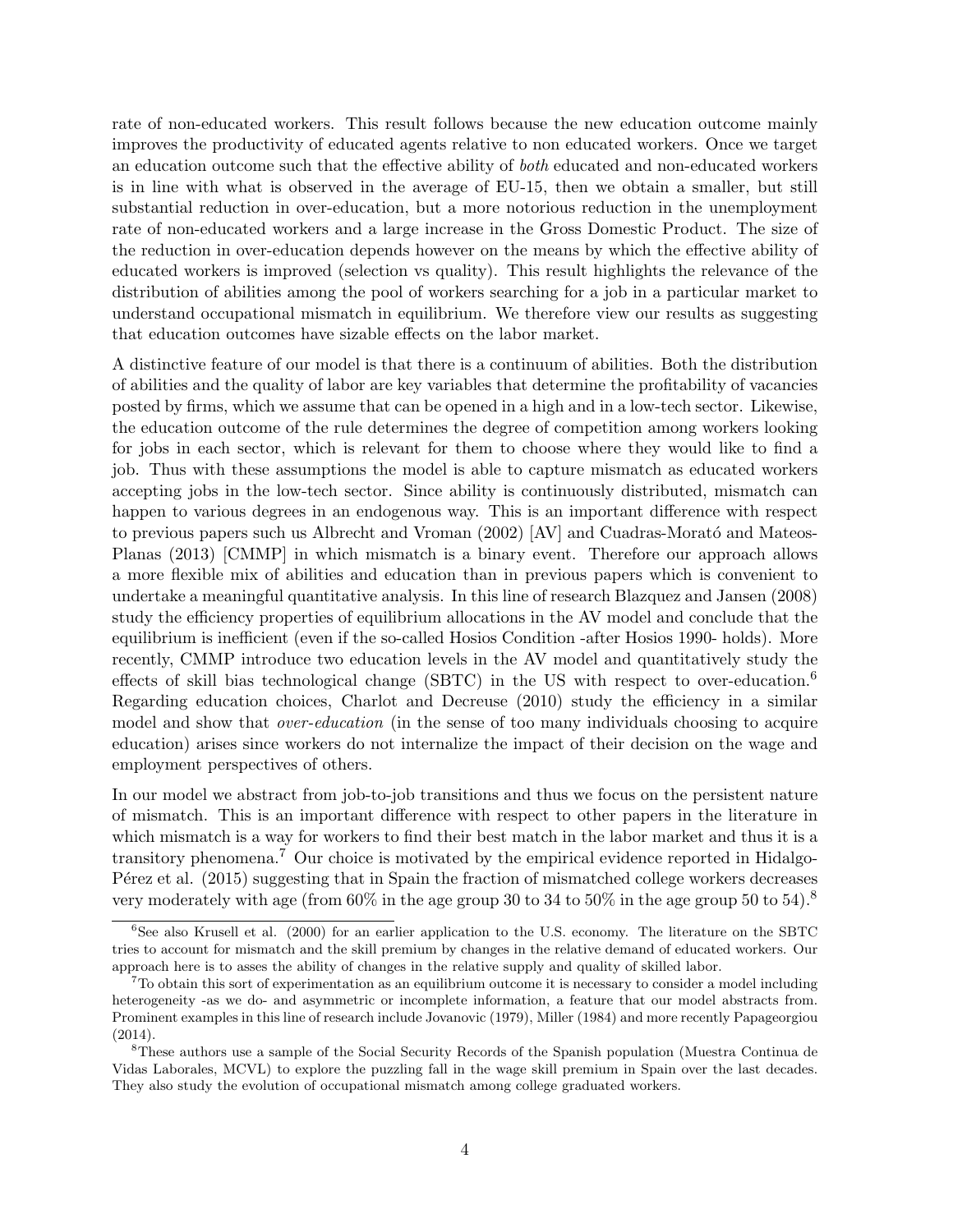This persistence of *over-qualification* is also consistent with the findings in Montalvo (2013), hence mismatch in Spain does not appear to be a transitory phenomena affecting just a reduced age-specific group of workers.<sup>9</sup> Our approach, therefore, can be seen as complementing previous work exploring the implications for transitory over-qualification phenomena when job-to-job transitions are allowed. In particular, Dolado et al. (2009) extend the model in AV and, among other things, they show that transitory skill mismatch by over-qualified workers is more harmful to the prospects of less-educated workers than permanent mismatch and that on-the-job search widens the wage differences among the highly educated workers. However, the quantitative work in Dolado et al. (2009) focuses on the U.S. and on a European average for which the possibility of transitory mismatch may be a more appropriate assumption compared to the Spanish case. Finally, the nature of mismatch at the center of out investigation is also different from the one stressed in other papers investigating mismatch as a result of frictions preventing sectoral and geographical adjustment of employment and its dynamics over the business cycle.<sup>10</sup>

Our work is also related to Dolado et al. (2000) exploring the importance of labor market institutions (job separation rate and the replacement rate) to understand the crowding-out of lower educated workers from their traditional entry jobs by higher educated workers. As emphasized above, our focus is instead on the importance of education outcomes to understand the aforementioned facts. An alternative explanation for the mismatch phenomena is provided by Marimon and Zilibotti (1999) who show that the more generous unemployment benefits in Continental Western Europe relative to the U.S. are able to explain the higher unemployment rates, the better quality of the matches between workers and jobs (i.e., the smaller occupation mismatch), and lower wage inequality observed in Europe than in the U.S. However, unemployment benefits in Spain are comparable to the ones in other European countries, and thus the argument runs counter to the higher mismatch observed in  $Span<sup>11</sup>$  Finally, our approach can also be seen as an alternative to the view that there are demand factors that may be able to explain the relatively high unemployment and mismatch and the low wage premium to education observed in Spain. In fact, D´ıaz and Franjo (2016) use a version of the Neoclassical model of growth to report an inefficiently high investment rate in residential investment but too low in Investment Specific Technical Change. These authors conduct a growth accounting exercise and use a representative agent model in a frictionless economy which prevents them from addressing the main issues in our investigation.

The paper is organized as follows. In section 2 we describe the model economy that we use as framework for our analysis. In section 3 we discuss the calibration of the model to match relevant statistics of the labor market and education outcomes in Spain. In section 4 we undertake the quantitative analysis to assess the ability of different education policies to account for the differences between Spain and the average of the EU-15 countries in terms of labor market

<sup>9</sup>Montalvo (2013) uses the Spanish School to Work Transition database to study these questions and finds that *over-qualification* is a very absorbing state since transition matrices show that the probability to continue overqualified after moving to a new job is 76%.

<sup>&</sup>lt;sup>10</sup>This notion of mismatch could be due for instance to workers looking for jobs in occupations that do not correspond to the field of education they have attended, known as *horizontal mismatch* in the statistics produced by Eurostat. Examples in this line of research include Sahin et al. (2014), Dvorkin (2013) and Guvenen et al. (2015).

<sup>&</sup>lt;sup>11</sup>Unemployment benefits are multidimensional and thus it is not straightforward to choose the relevant dimensions of comparison. Stovicek and Turrini (2012) report evidence suggesting that Finland, the Netherlands and Spain are particularly generous in terms of replacement rates and duration of benefits in comparison with other European countries. For additional details on other OECD countries see also http://www.oecd.org/els/benefitsand-wages-statistics.htm.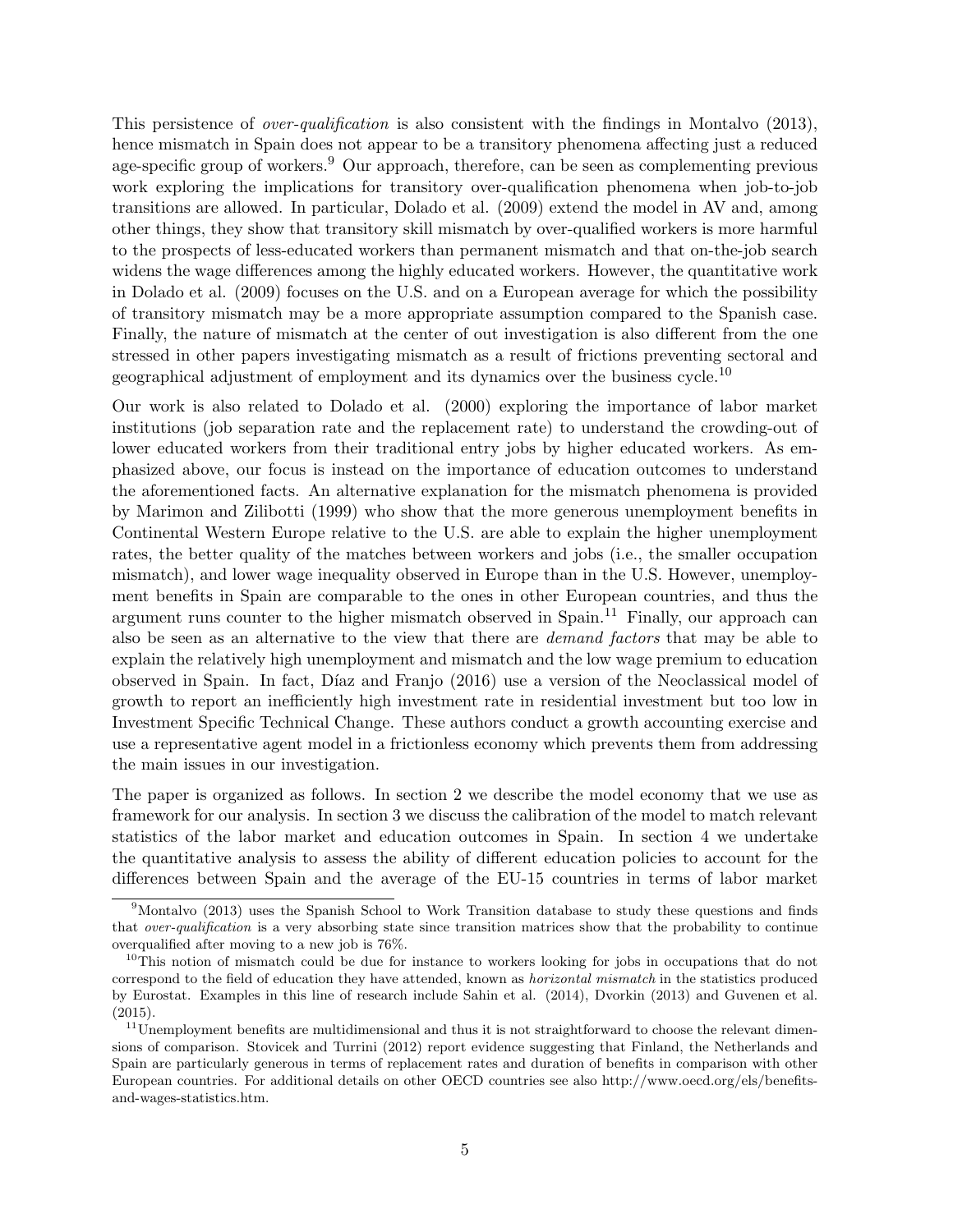outcomes. We also explore some alternative explanations. Finally, section 5 concludes and the Appendix contains the details regarding the data and additional results from a sensitivity analysis.

### 2 The Model

Time is continuous and in the economy there is a mass one of infinitely lived workers which are endowed with an ability level a. The key feature of our model is that ability is distributed according to a continuous density  $\lambda(a)$  on a set of possible abilities A. We also assume that workers differ in their education level: some of them are *educated*, denoted e, and some of them are not, denoted  $ne$ . Thus, unlike ability, education is a discrete variable with only two mass points.

We think of the probability of each ability to receive education and of the effective ability after education as the education outcomes in the economy. Therefore, we assume there is a selection rule  $\sigma(a): A \to [0, 1]$ , which indicates the fraction of agents with education amongst those with ability level a. We use  $\mu(a) = \sigma(a)\lambda(a)$  to denote the fraction of (educated) e-agents with innate ability level a. Furthermore, we assume that innate ability is mapped into effective ability,  $\tilde{a}_i$ for  $j = e$ , *ne*, as follows

$$
\tilde{a}_j = \psi_j a,\tag{1}
$$

with  $\psi_e \geq \psi_{ne} = 1$ . Thus it is natural to think of  $\psi_e$  as the quality of education.

In the production side of the economy there are firms/jobs that are either vacant or filled. These jobs differ in the minimum education requirement that a worker needs to satisfy to be able to successfully operate the corresponding technology. This means that there are firms with a technology such that *ne*-workers are unable to properly operate. We refer to these firms as high-tech firms, denoted h. Also, there are firms such that their technology can be operated by both educated and non educated workers, which we informally label as low-tech firms, and denote them by l. We denote by  $y_{ij}(a)$  the output of a firm type  $i = h, l$  employing a worker with education  $j = e, ne$ , and ability level  $a \in A$ . We assume that  $y'_{ij}(a) > 0$ , so that for all worker types and sectors output is larger the larger is the ability of the worker. Slightly abusing from notation, below we will denote by  $\mu_{ij}$  the mass of j-educated agents that are employed or are looking for a job in the *i*-sector. Finally, creating a vacancy has a cost  $c_v$  and an employment relationship breaks up at exogenous rate  $\delta_i$ . Once unemployed a worker receives unemployment benefits b.

We follow the Mortensen-Pissarides tradition and we assume that there are frictions in the labor market, such that both firms and workers need to spend some resources before a productive match can be formed. These frictions are captured by a matching function relating the number of new matches to the number of unemployed workers and to the number of outstanding vacancies. Hence, in this formulation of the labor market externalities due to congestion naturally arise and play an important role in shaping the equilibrium configuration. Notice that given the technological constraint about the education requirements, it is clear that ne-workers would never look for a job in the h-sector, hence in this sense the labor market is segmented by education. The assumptions on technology place no restriction on educated workers being able to operate the low-tech technology, and yet, we cannot rule out that the labor market be additionally segmented by ability: it is possible that some educated workers (presumably with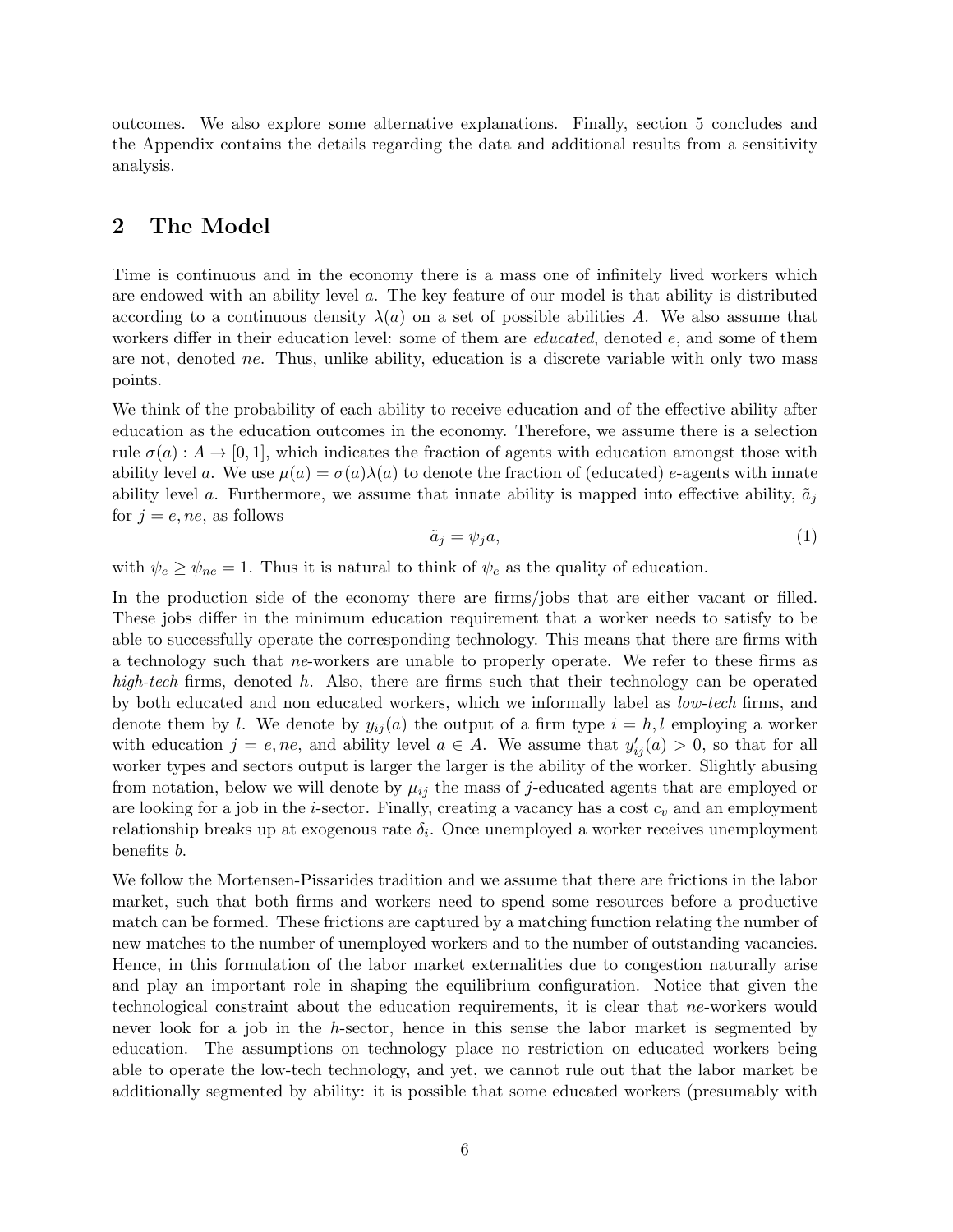low ability) choose to search jobs in the low-tech sector. This is the notion of mismatch that we study in this paper.<sup>12</sup> In order to better focus on this issue, we will assume that unemployed workers can only search for a job in one market, hence educated workers must choose beforehand whether to search for a job in the high or in the low sector. Likewise, a firm willing to create a vacancy needs to choose beforehand the sector in which it will be created.<sup>13</sup>

Given these assumptions the number of productive matches in sector  $i = h, l$  is given by a constant returns to scale matching function  $M(v_i, x_i)$  defined on the number of vacancies  $(v_i)$  and the mass of unemployed workers  $(x_i)$  participating in the corresponding market. The matching functions satisfy  $M(v_i, x_i) = m(\theta_i)x_i$ , where  $\theta_i = v_i/x_i$  and  $m(\theta_i) = M(\theta_i, 1)$ . This means that the probability of an unemployed worker finding a vacancy, and the probability of a vacant position to be filled with an unemployed worker, are given respectively by  $m(\theta_i)$  and  $m(\theta_i)/\theta_i$ .

#### 2.1 The problem of a worker

Workers are assumed to be risk neutral and thus they maximize the present value of income: wages and unemployment benefits. We denote  $w_{ij}(a)$  the wage of a worker type  $j = e, ne$ , with ability level a, who is matched to a firm in sector  $i = h, l$ , and we denote  $W_{ij}(a)$  the value of this match. Similarly,  $U_{ij}(a)$  stands for the value of searching for a job in sector  $i = h, l$ , for a type  $j = e, ne$  worker with ability level a. The asset value of employment for a worker is given by:

$$
rW_{ij}(a) = w_{ij}(a) + \delta_i (U_{ij}(a) - W_{ij}(a)),
$$
\n(2)

for  $i = h, l, j = e, ne$ , all  $a \in A$ , and where r is the discount rate. The equation states the usual no arbitrage condition stressed in the literature: that the flow value of a type-j worker with ability level a who is employed in a type-i firm equals the sum of the flow return  $w_{ij}(a)$  plus the expected instantaneous capital loss  $\delta_i(U_{ij}(a) - W_{ij}(a))$  (from  $W_{ij}(a)$  to  $U_{ij}(a)$  which happens with probability  $\delta$ ). Likewise, the asset value of looking for a job in the *i*-sector for a worker with education level  $j$  and ability level  $a$  is given by

$$
rU_{ij}(a) = b + m(\theta_i) \{ W_{ij}(a) - U_{ij}(a) \}, \qquad (3)
$$

which has a similar interpretation to the previous one about value of employment  $(m(\theta_i))$  is the arrival rate of a job offer to a worker in the  $i$ -sector). In the current environment mismatch may arise if for some ability level we have that an e-worker looks for (and accepts) jobs in the l-sector. That is, mismatch occurs when there is a subset  $\overline{A} \subseteq A$  such that  $U_{he}(a) \leq U_{le}(a)$  for  $a \in A$ .

#### 2.2 The problem of the firm

Firms create vacancies at a cost  $c_v$  irrespectively of the sector of operation, and we denote  $V_i$ for  $i = h, l$  the value of a newly created vacancy that is not yet operative because it is vacant. The value of an operative match between a job in sector i and a worker type j and ability  $a$  is given by  $J_{ij}(a)$ , and it satisfies:

$$
rJ_{ij}(a) = y_{ij}(a) - w_{ij}(a) + \delta_i \left[ \max_{i' \in \{h,l\}} V_{i'} - J_{ij}(a) \right]. \tag{4}
$$

<sup>&</sup>lt;sup>12</sup>See Herz and Van Rens (2011) for a notion of mismatch based on *inefficient unemployment*: the excessive unemployment above the level a planner would have chosen.

 $13$ Saint-Paul (1996) and Cuadras-Morato and Mateos-Planas (2006) introduce similar assumptions.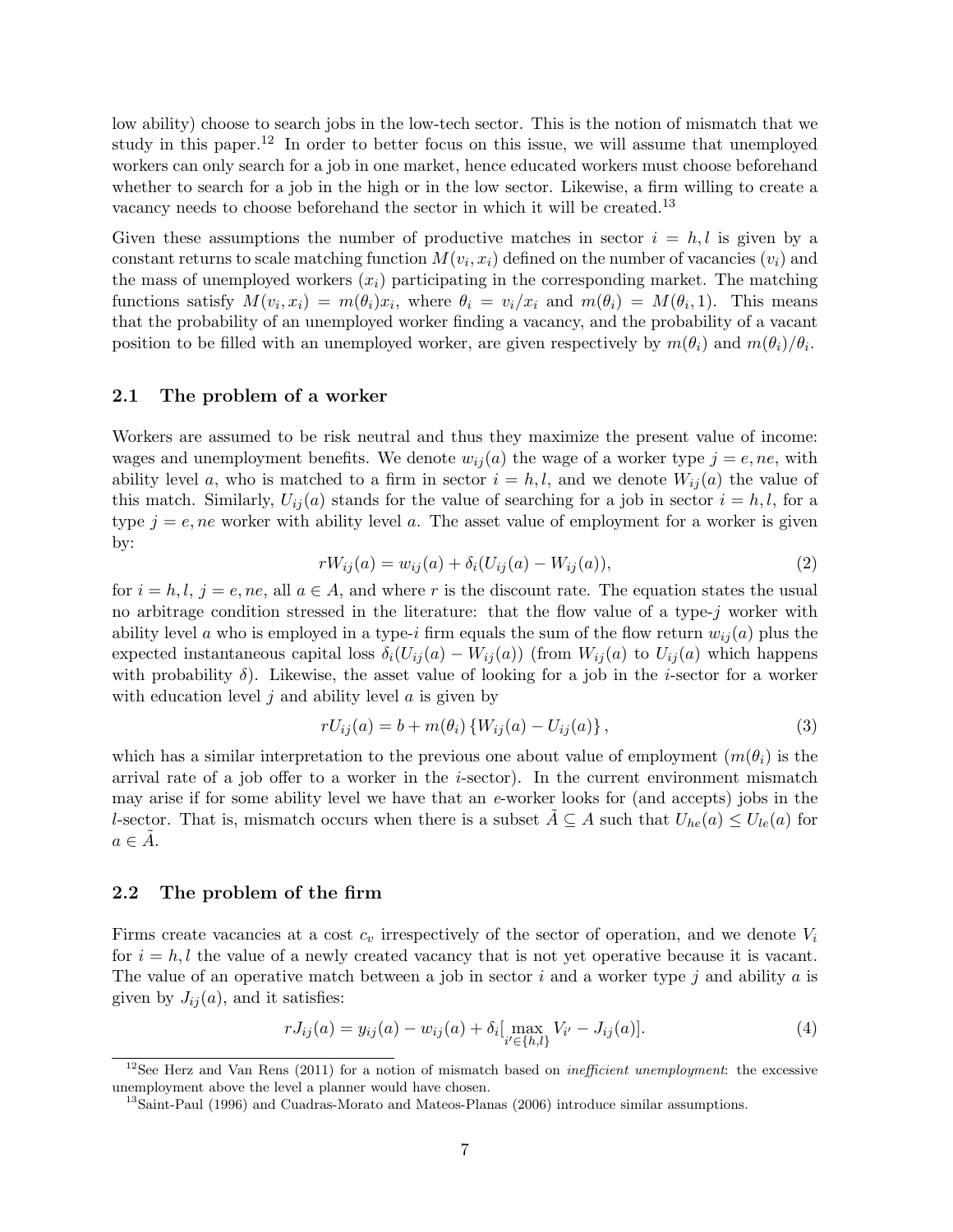This equation states that the flow value of an operative position equals the flow value of output  $y_{ij}(a)$  net of labor cost,  $w_{ij}(a)$ , plus the expected change in its capital value: the match will be broken with probability  $\delta_i$  and in that event the firm will be allowed to choose again the sector of operation  $(\max_{i' \in \{h,l\}})$ . After the optimal choice of sector of operation, i', the capital value will change in the amount  $V_{i'} - J_{ij}(a)$ .

The value of creating a vacancy in the h-sector satisfies:

$$
rV_h = -c_v + \frac{m(\theta_h)}{\theta_h} \left\{ \max \{ E_\mu[J_{he}(a)] - V_h, 0 \} \right\}.
$$
 (5)

The flow value of creating a vacancy,  $rV_h$ , equals its cost of creation,  $-c_v$ , plus the expected change in the capital value due to filling the vacancy with a suitable worker. The flow probability of a vacancy being match with a worker in h-sector is  $m(\theta_h)/\theta_h$ . The max operator reflects the fact that it may not be profitable for a firm in the h-sector to offer a job to an educated worker (if her ability level is too low). Accordingly,  $E_{\mu}$  in the expression above is the expectation conditional on meeting an educated worker as implied by the measure  $\mu(a)$ . We also have

$$
rV_l = -c_v + \frac{m(\theta_l)}{\theta_l} \left\{ \frac{x_{le}}{x_l} \left( \max\{ E_\mu [J_{le}(a)] - V_l, 0 \} \right) + \frac{x_{lne}}{x_l} \left( \max\{ E_\mu [J_{lne}(a)] - V_l, 0 \} \right) \right\},
$$
\n(6)

for the case of a vacancy in the low-tech sector. In this case the flow value of opening a vacancy in the l-sector,  $rV_l$ , equals its cost of creation,  $-c_v$ , plus the expected change in its capital value, which depends of the type of the worker that meets the vacancy. In the previous expression  $m(\theta_l)/\theta_l$  is the probability of a match between a vacancy and an unemployed worker. Also,  $x_{le}$  stands for the mass of educated unemployed workers searching for a job in the low-tech sector  $(x_{\text{line}})$  is the corresponding number of non educated workers, and  $x_l = x_{\text{left}} + x_{\text{line}}$ . Thus  $(m(\theta_l)/\theta_l)(x_{le}/x_l)$  is the probability of meeting an e-worker who is searching in the l-sector, and  $(m(\theta_l)/\theta_l)(x_{lnc}/x_l)$  is the probability of meeting an unemployed ne-worker. As before,  $E_\mu$ stands for the conditional expectations operator as implied by  $\mu$ , the distribution of education and ability. Hence, if an e-worker meets a vacancy the value of capital is expected to change in  $E_{\mu}[J_{le}(a)] - V_{\ell}$  (provided that the vacancy is filled, and zero otherwise). If, however, the match involves the vacancy and a non educated worker then the capital value is expected to change in  $E_{\mu}[J_{lne}(a)] - V_l$ . Finally, in the equilibrium we consider we will assume free entry, so that  $V_h = V_l = 0$  will hold.

#### 2.3 Wage setting rule

We assume that once an unemployed worker is matched to a posted vacancy, the firm and the worker engage in a Nash bargaining process in order to split the surplus that the match may potentially create. Under these assumptions the wages satisfy

$$
w_{ij}(a) = \operatorname{argmax} (W_{ij}(a) - U_{ij}(a))^{\beta} (J_{ij}(a) - V_i)^{1-\beta}, \qquad (7)
$$

(where  $\beta \in (0, 1)$  represents the bargaining power of the workers), which is obtained by satisfying the FOC of the bargaining problem:

$$
(1 - \beta)(W_{ij}(a) - U_{ij}(a)) = \beta(J_{ij}(a) - V_i).
$$
\n(8)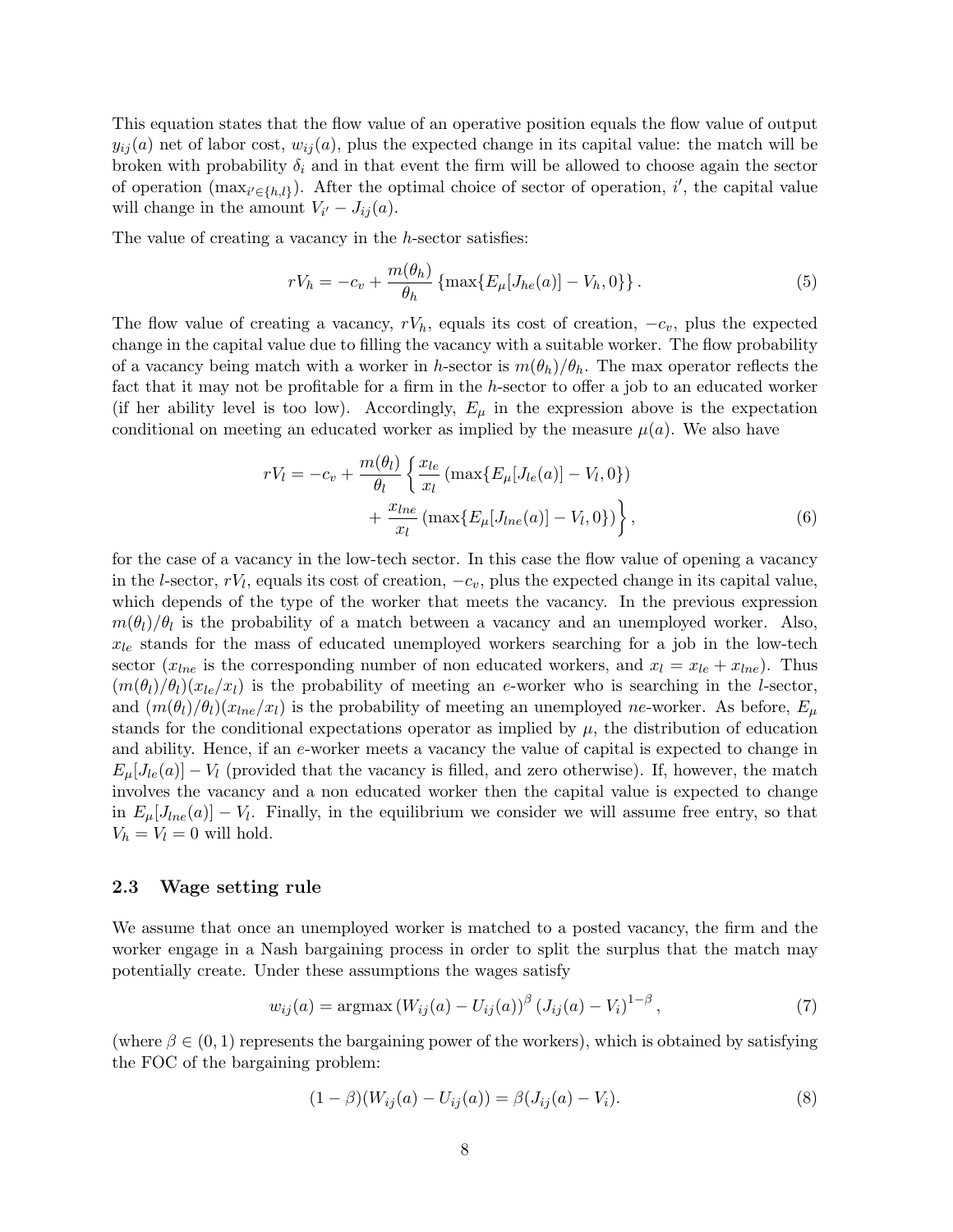#### 2.4 Stationary equilibrium

To simplify the exposition we introduce here an assumption that will also be useful in our quantitative analysis. In particular, we assume that the technology to produce goods is linear in ability:

$$
y_{ij}(a) = y_i + \tilde{y}_{ij}\tilde{a}_j.
$$
\n<sup>(9)</sup>

The term  $y_i$  captures the component of production that is sector-specific and unrelated to the ability of the worker operating the technology. The term  $\tilde{y}_{ij}$  allows us to capture the fact that marginal productivity of ability may be both education and sector specific.<sup>14</sup> Subtituting Eq. (2), Eq. (3) and the expression for  $J_{ij}(a)$  from Eq. (4) after imposing the free entry condition  $V_i = 0$  in Eq. (7) we obtain:

$$
w_{ij}(a) = \frac{\beta(r + \delta_i + m(\theta_i))y_{ij}(a) + (1 - \beta)b(r + \delta_i)}{r + \delta_i + \beta m(\theta_i)},
$$
\n(10)

which after substituting Eq. (9) can be written as

$$
w_{ij}(a) = w_i + w_{ij}a,\tag{11}
$$

with

$$
w_i = \frac{\beta(r + \delta_i + m(\theta_i))y_i + (1 - \beta)b(r + \delta_i)}{r + \delta_i + \beta m(\theta_i)},
$$
\n(12)

and

$$
w_{ij} = \frac{\beta(r + \delta_i + m(\theta_i))y_{ij}}{r + \delta_i + \beta m(\theta_i)},
$$
\n(13)

and where  $y_{ij} = \tilde{y}_{ij} \psi_j$ . Hence wages in each sector and for each type of worker are a linear function of the ability of the worker a (albeit they depend non linearly on the relevant  $\theta_i$ ). This characterization is useful because it allows us to write the asset value of unemployment in each sector also as a linear function of  $a$ : inserting Eq. (2) into Eq. (3) and rewriting produces:

$$
rU_{ij}(a) - b = m(\theta_i) \frac{[w_{ij}(a) - b]}{r + \delta_i + m(\theta_i)},
$$
\n(14)

which using the above expressions for wages can be written as:

$$
rU_{ij}(a) - b = u_i + u_{ij}a,\tag{15}
$$

with

$$
u_i = m(\theta_i) \frac{\beta(y_i - b)}{r + \delta_i + \beta m(\theta_i)},
$$
\n(16)

and where

$$
u_{ij} = m(\theta_i) \frac{\beta y_{ij}}{r + \delta_i + \beta m(\theta_i)}.
$$
\n(17)

Thus with the linearity in a of  $U_{ij}(a)$  there can be mismatch if the straight lines described by  $U_{he}(a)$  and  $U_{le}(a)$  cross for some  $a \in A$  for the given  $\theta$ 's. For instance, in case of positive

<sup>&</sup>lt;sup>14</sup>We discuss in section 3.2 that by considering separately the effect of education on ability (by the term  $\psi_e$ ), and the associated marginal productivity of effective ability in production (by the term  $\tilde{y}_{ij}$ ) will help us to calibrate the model in a transparent way and consistently with the empirical observations on the distribution of ability and the average effective ability of tertiary educated workers.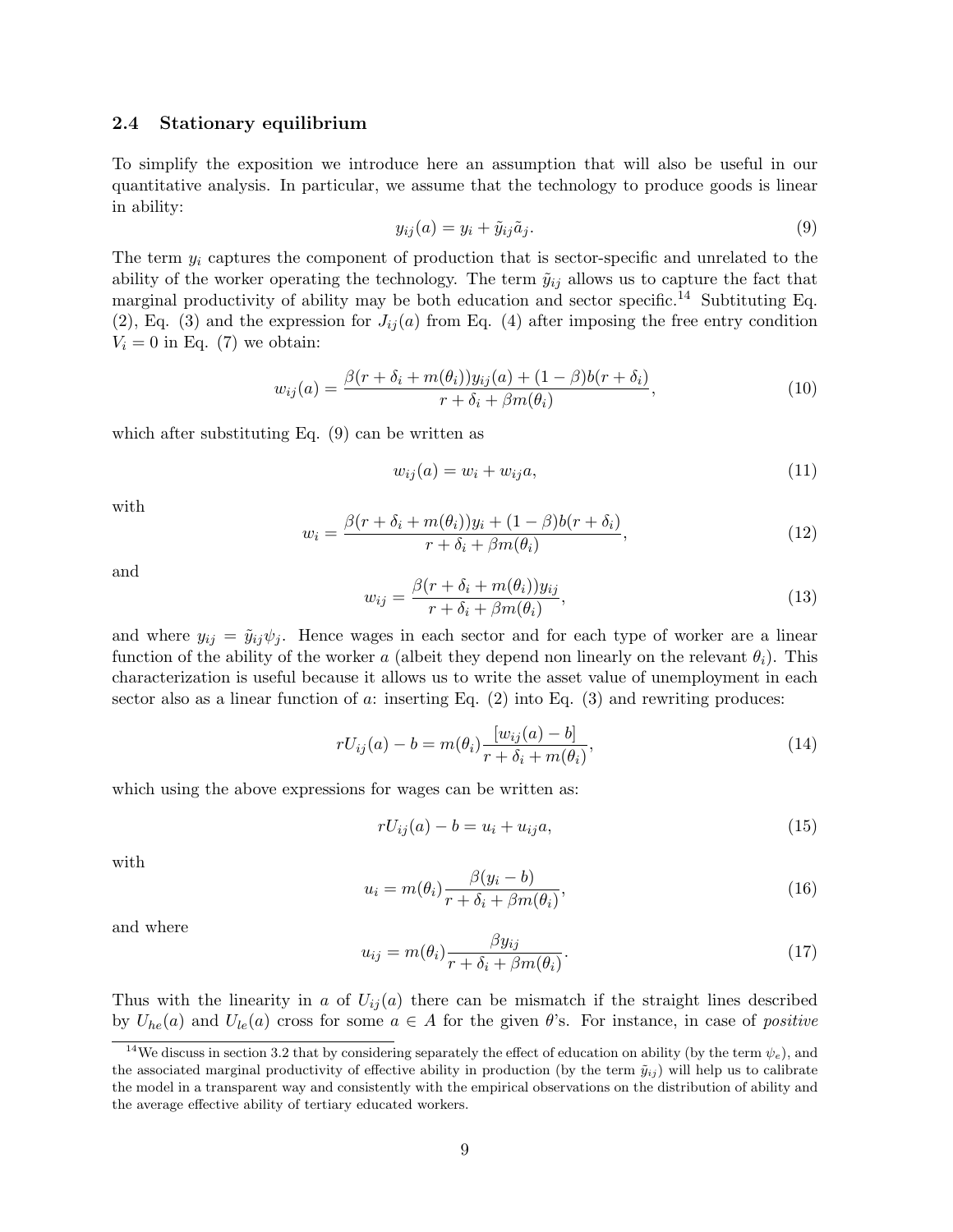assortative matching there is a threshold  $\bar{a}$  such that  $U_{he}(\bar{a}) = U_{le}(\bar{a})$  and  $U_{he}(a) > U_{le}(a) \iff$  $a \geq \bar{a}$  (and thus  $\tilde{A} = \{a \in A : a \leq \bar{a}\}\.^{15}$  Of course, the model also allows the case of no mismatch (when  $U_{he}(\bar{a})$  and  $U_{le}(\bar{a})$  do not cross in the positive horthant). Figure 1 portrays an example with mismatch and the situation without it.

This characterization of the possibility of mismatch greatly simplifies the notion of stationary equilibrium.<sup>16</sup> Specifically, given a  $\theta_i$  for  $i = h, l$  we can use the value of unemployment for an e-worker in each sector using Equations (15)-(17) to pin down a value for  $\bar{a}$ . Given this value  $\bar{a}$ then the joint distribution of education and ability determines the distribution of the labor force across sectors (i.e.,  $\mu_{ij}$ ). The value  $\bar{a}$ , the distribution of the labor force and the stationary flow conditions of the labor market are then used used to determine the right hand side of Equations (5) and (6). Hence the values  $\theta_i$  for  $i = h, l$  constitute an equilibrium if the values of creating a vacancy are such that  $V_i = 0$  (due to free entry). More precisely,

Definition: Given  $\lambda(a)$  and  $\sigma(a)$  implying  $\mu(a)$ , a Stationary Equilibrium consists of a list  $\theta_h, \theta_l$ such that:

i)  $\bar{a}$  is determined as  $U_{he}(\bar{a}) = U_{le}(\bar{a})$  when the value of unemployment is given by Eq. (15)-(17). *ii*) The distribution of the labor force is consistent with  $\mu(a)$  and the  $\bar{a}$  implied by  $\theta_h$ ,  $\theta_l$ :

$$
\mu_{lne} = 1 - \int_A \mu(a)da, \ \mu_{le} = \int_{a \le \bar{a}} \mu(a)da, \ \text{and} \ \mu_{he} = \int_{a \in A} \mu(a)da - \int_{a \le \bar{a}} \mu(a)da. \tag{18}
$$

where  $\mu_{ij}$  stand for the mass of j-educated agents in the *i*-sector. iii) Labor markets are stationary:

$$
x_{he}m(\theta_h) = \bar{x}_{he}\delta_h, \ x_{le}m(\theta_l) = \bar{x}_{le}\delta_l, \ \text{and} \ x_{lne}m(\theta_l) = \bar{x}_{lne}\delta_l,
$$
\n(19)

where  $\bar{x}_{ij}/x_{ij}$  stand for the mass of employed/unemployed j-educated agents in the *i*-sector and thus  $\bar{x}_{ij} + x_{ij} = \mu_{ij}$ .

iv) The following free entry conditions hold:

$$
0 = -c_v + \frac{m(\theta_h)}{\theta_h} \{ E_\mu[J_{ij}(a) | a \ge \bar{a}] \},
$$
\n(20)

and

$$
0 = -c_v + \frac{m(\theta_l)}{\theta_l} \left\{ \frac{x_{le}}{x_l} \left( E_\mu[J_{le}(a) | a \le \bar{a}] \right) + \frac{x_{lne}}{x_l} \left( E_\mu[J_{lne}(a)] \right) \right\},\tag{21}
$$

with

$$
J_{ij}(a) = \frac{y_{ij}(a) - w_{ij}(a)}{r + \delta_i},\tag{22}
$$

and where  $y_{ij}(a)$  satisfies Eq. (9) and  $w_{ij}(a)$  satisfies Equations (11)-(13).

As previously noted in AV and in CMMP in similar models with a discrete number of ability levels there are three possible equilibrium configurations which are respectively characterized by (1) ex-post segmentation, when all educated workers work or look for jobs in the h-sector (remember that non educated workers can operate only the technology of the l-sector), (2) employment mismatch, which is observed when some educated workers look for and accept jobs

<sup>&</sup>lt;sup>15</sup>The case of positive sorting is the one empirically relevant (see CMMP and the references therein), thus in our quantitative analysis we disregard negative sorting.

 $16\,\text{We thank an anonymous referee for suggesting to us the approach to the definition of equilibrium.}$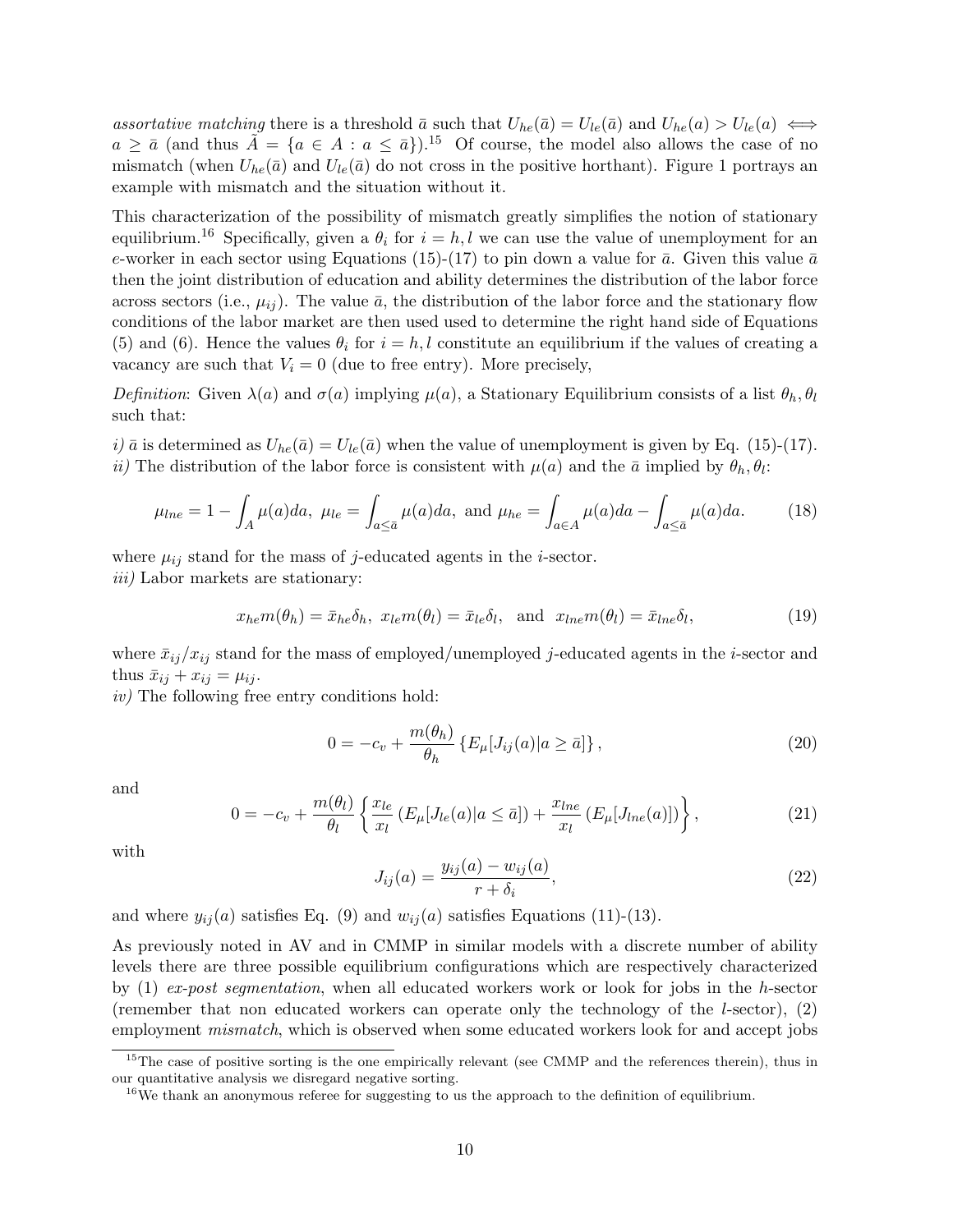Figure 1: Different types of equilibrium

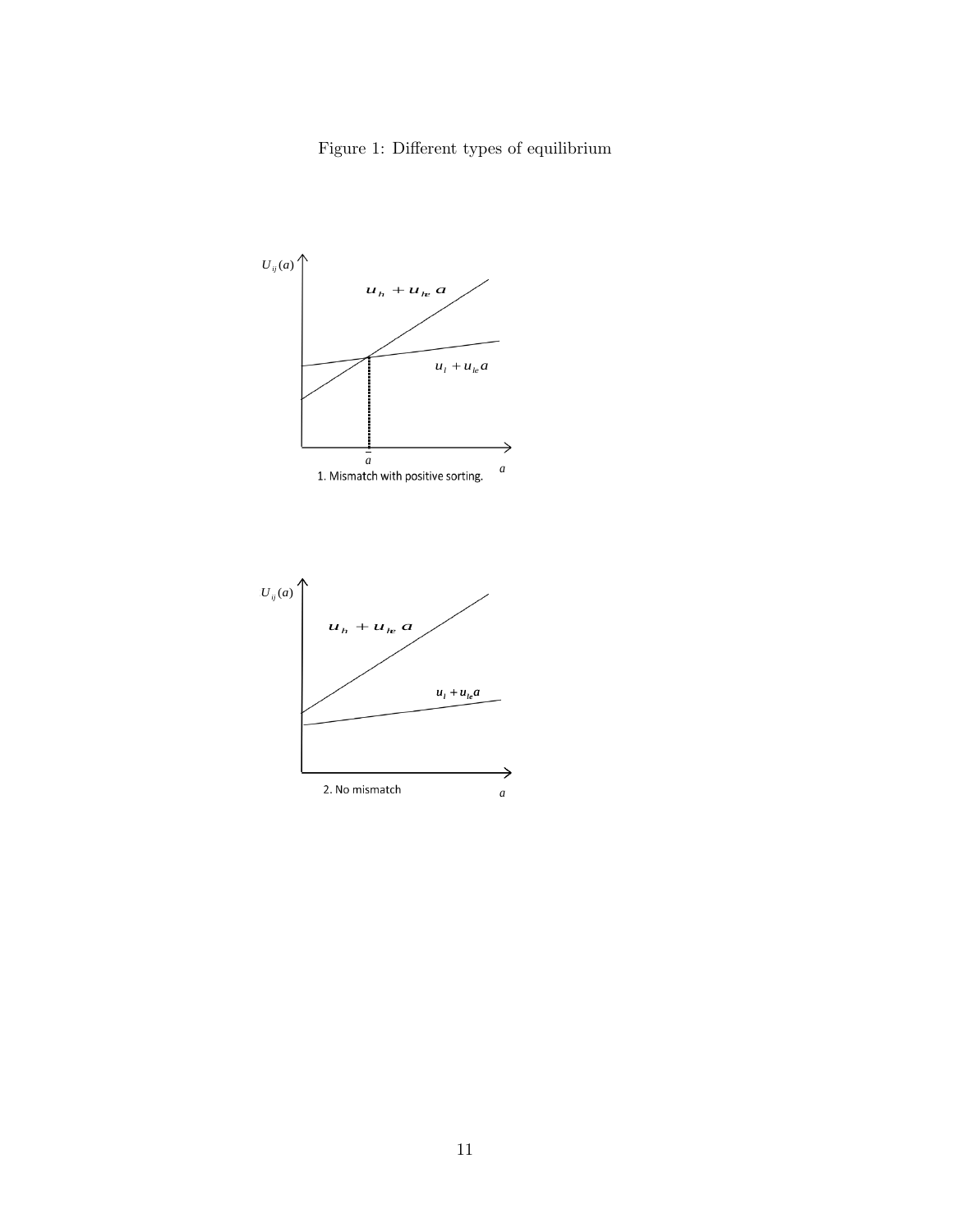in the *l*-sector, or  $(3)$  the case of multiple equilibria in which both types are simultaneously possible. We notice that in addition to these possibilities, in our model with a continuum of abilities we cannot rule out the possibility of multiple equilibria with employment mismatch.<sup>17</sup>

With the linearity of the value of unemployment with respect to ability for an equilibrium with mismatch to exist it is necessary that in Equations (16) and (17),  $u_h \leq u_l$  and  $u_{he} \geq u_{le}$  (with at least one strict inequality). These two conditions can be summarized as

$$
\frac{y_h - b}{y_{he}} < \frac{y_l - b}{y_{le}}.\tag{23}
$$

In this case ability displays comparative advantage in the  $h$ -sector and thus educated but lowability workers end up looking for jobs in the  $l$ -sector.<sup>18</sup> It is clear from the necessary condition in Eq. (23) for the existence of positive sorting that there are many parameter configurations that are compatible with such mismatch. However, the non linearities in  $\theta_i$  embedded in the free entry conditions in Equations (20) and (21) prevent us from being able to trace back the effects of the education outcome. Therefore in the following section we resort to quantitative methods in order to explore the implications for the labor market of alternative education outcomes. Before we continue, however, we briefly discuss the connections between the previous condition and the results in AV and CMMP.

#### Remarks

Remark 1: In line with the results in CMMP, it is clear from Equation (23) that SBTC consisting in increasing  $y_{he}$  relative to  $y_{le}$  (the marginal productivity of ability in the h-sector relative to the l-sector) will favor the existence of mismatch. Hence our condition in Equation (23) offers a new insight for the existence of mismatch based on increased comparative advantage of higher ability e-workers in the h-sector.

Remark 2: The fact that the above sort of SBTC is able to give rise to mismatch is not possible in the AV model, in which search is undirected (there is a single labor market) and thus increasing  $y_{he}$  relative to  $y_{le}$  tends to reduce mismatch favoring an equilibrium with ex-post segmentation. Without disregarding the importance of undirected search, we notice that in our model with directed search a SBTC consisting in increasing  $y_h$  relative to  $y_l$  (that is, the sector specific parameter in the technology) will produce the same effects as in the AV model.

Remark 3: There may be mismatch as long as  $y_l$  is large relative to  $y_h$ . Thus, the costs of operating a vacancy stressed in CMMP as a necessary condition to generate mismatch appear to be irrelevant once production depends not only on the ability of the agent but also on the sector where she is (potentially) employed.

# 3 Quantitative Analysis

We fix functional forms and we discipline our quantitative exercise with a calibration of model parameters grounded on relevant statistics.

 $17$ In our quantitative work in section 4 we numerically check that the equilibrium we find is unique.

<sup>&</sup>lt;sup>18</sup>See Sattinger (1975) for an early development of a sorting condition along this lines. If the opposite inequality holds then the equilibrium is characterized by *negative assortative matching*, and so high-ability workers would end up looking for jobs in the l-sector. For completeness, it is worth mentioning that the theoretical model admits additional forms of mismatch but they violate the assumption that  $y_{ii} > 0$ .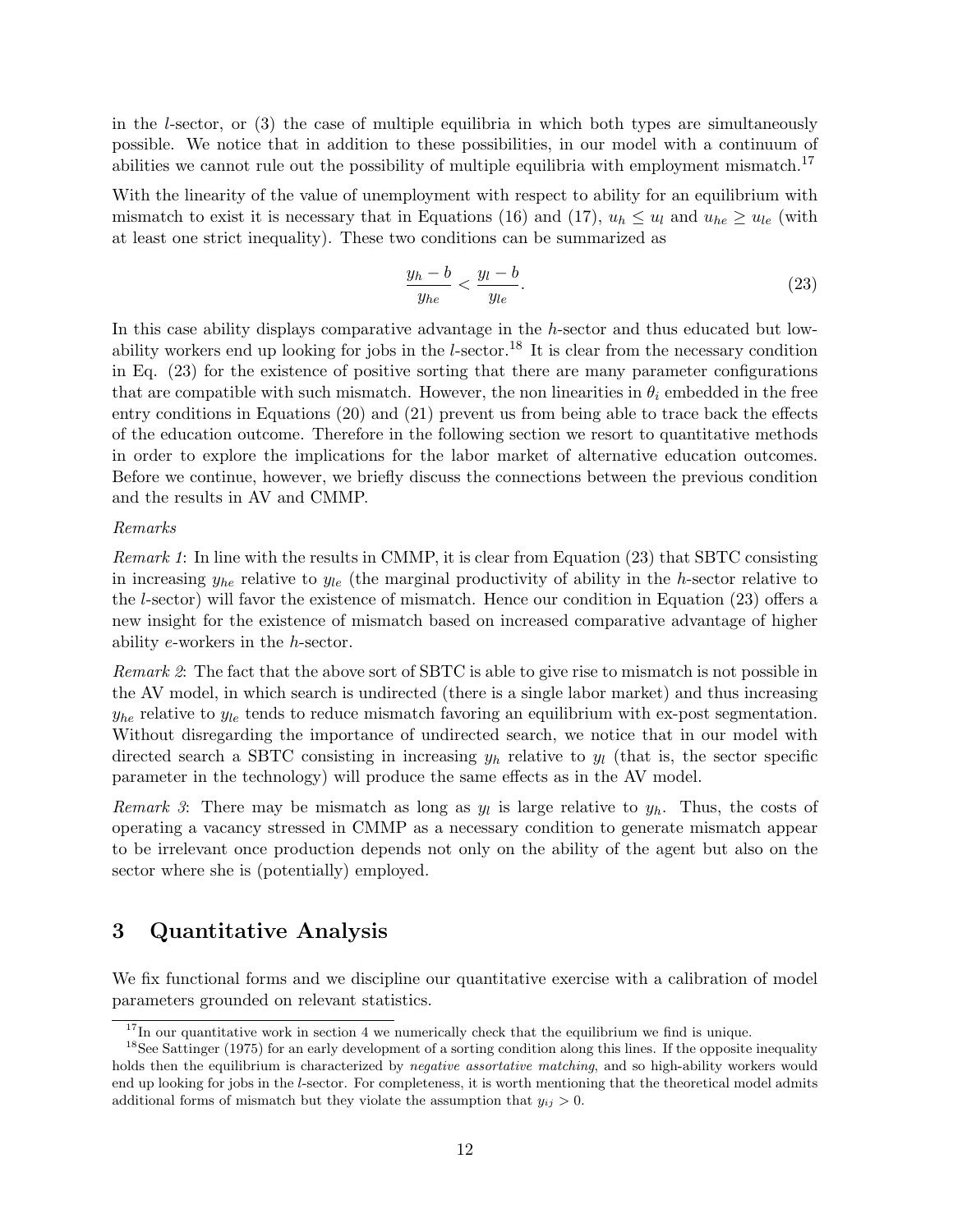#### 3.1 Functional forms

We assume that the matching functions are Cobb-Douglas of the form

$$
M(v_i, \mu_i^u) = m_i v_i^{\eta} (\mu_i^u)^{1-\eta}, i = h, l,
$$
\n(24)

where  $\eta \in (0,1)$  measures the vacancy-elasticity of the matching function. This assumption is in line with most of the quantitative literature about frictional labor markets (see for instance the closely related papers by AV and CMMP).

We assume that the distribution of ability  $\lambda(a)$  is Pareto of parameters  $a_m$  and  $\alpha$ , so that the density satisfies

$$
\lambda(a) = \alpha \frac{a_m^{\alpha}}{a^{\alpha+1}} \tag{25}
$$

if  $a \ge a_m$  and zero otherwise. We require this density to have finite mean and variance hence we assume  $\alpha > 2$ . With respect to the education outcomes we explore the implications of a general selection rule such that for all  $a \ge a_m$ :

$$
\sigma(a) = \sigma_0 + \sigma_1 \left( 1 - \frac{a_m}{a} \right). \tag{26}
$$

Notice that if  $\sigma_1 = 0$ , then the fraction of educated workers is the same for all ability levels, and that if  $\sigma_1 > 0$ , then the fraction of educated workers increases with the level of ability. Finally, notice that the function  $\sigma(a)$  is bounded, strictly increasing and strictly concave. Under these assumptions we have that

$$
\mu(a) = \sigma(a)\lambda(a) = \frac{\mu_0}{a^{\alpha+1}} - \frac{\mu_1}{a^{\alpha+2}},
$$
\n(27)

where  $\mu_0 = (\sigma_0 + \sigma_1)\alpha a_m^{\alpha}$ , and that  $\mu_1 = \sigma_1\alpha a_m^{1+\alpha}$ . The two-parameter family of selection rules is convenient because it allows us not only to control for the mass of educated agents, but also for their average ability.

#### 3.2 Calibration

In our calibration strategy there is a first block of parameter values that we borrow directly from existing studies in the related literature. This is the case of the worker's bargaining power β, which we fix at 0.5, the parameters that govern the matching technology  $(m_h = m_l = 1,$  $\eta = 0.5$ ) and the quarterly interest rate r, which is set to 0.013. These are all the same as in AV. Hobijn and Sahin (2009) estimate a quarterly separation rate of 0.07 for the Spanish economy. Consistently with this estimate we fix  $\delta_h = \delta_l = 0.07$ . In addition we normalize  $\psi_{ne}$  to 1 and  $y_l$ is normalized so that the productivity of the workers with the smallest ability in the low-tech sector is equal to 1.

Second, we fix the parameters that govern the distribution of innate ability. In particular we identify  $a_m$  and  $\alpha$  by targeting the mean and dispersion in the PISA scores (Science) for Spain in 2006, which are respectively 4.88 and 0.19 (targeting the mean in the PISA score is simply a normalization criteria). We therefore fix  $a_m = 4.10$  and  $\alpha = 6.3$  and these two parameter values pin down the distribution of innate ability.<sup>19</sup>

<sup>19</sup>Cubas, Ravikumar and Ventura (2013) also proxy the distribution of talent in several countries using the distribution of PISA scores.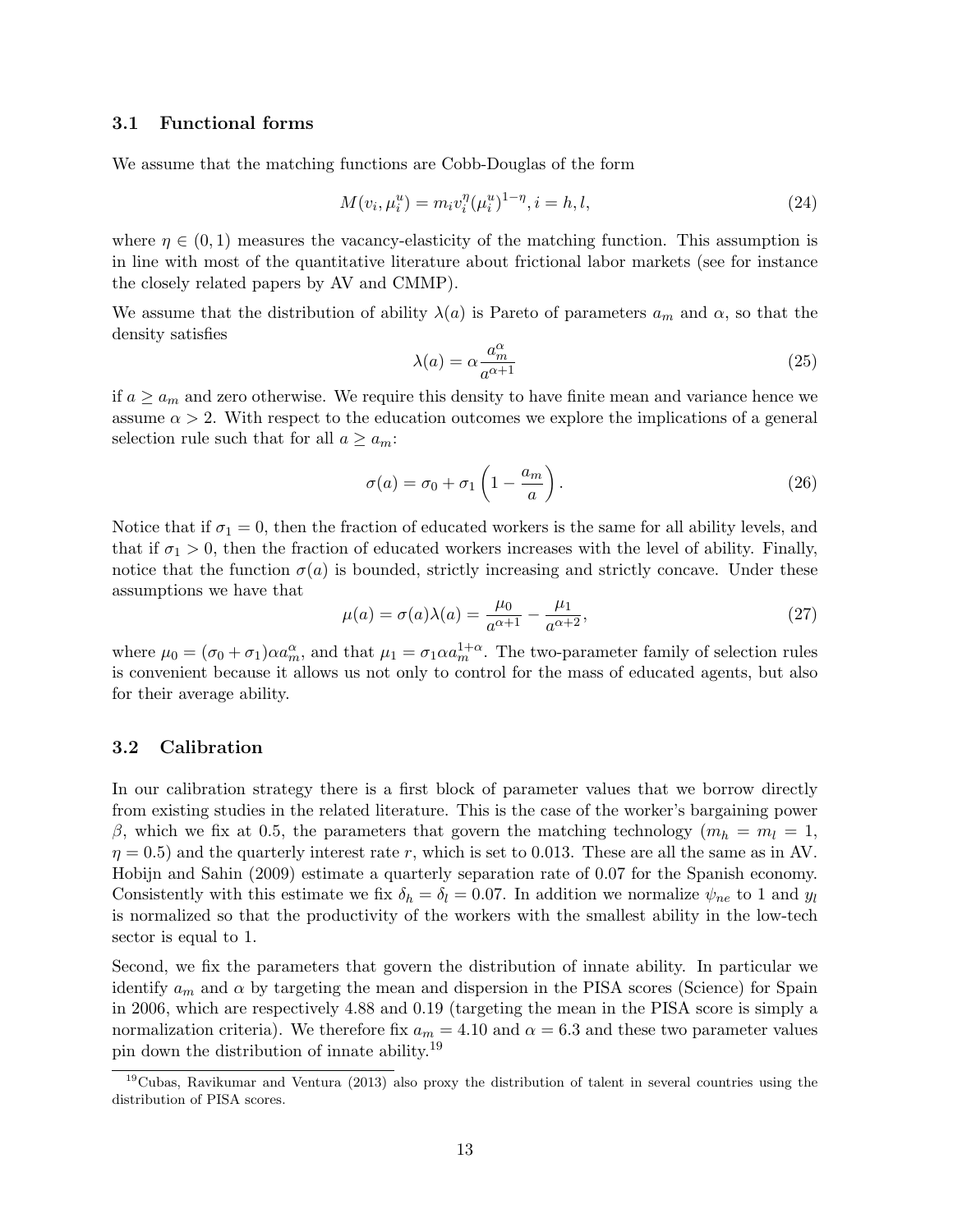Third, we calibrate the parameters governing the education rule  $\sigma_0$ ,  $\sigma_1$  and  $\psi_e$ . One important target for the identification of  $\psi_e$  would be the relative roles played by the selection of abilities that receive education and by the quality of education in shaping the score of tertiary e-workers relative to ne-workers. Although the evidence on this is scarce (see for instance Fang 2006 and Hendricks and Leukhina 2014), the results in Fang (2006) suggest that about two thirds of the wage premium in the US is accounted for by productivity enhancement of college attendance. Given the nature of our counterfactual experiments we implement a conservative effect of education on productivity and we assume that it accounts for 41% of the tertiary educated workers wage premium. Since  $\psi_{ne}$  is normalized to 1, we need to fix  $\psi_e = 1.15^{20}$  Note that if  $\psi_e$  was assumed to be 1 the ability gap between tertiary educated and non educated workers would all be due to *selection* into education alone. With this parameter fixed we select  $\sigma_0$  and  $\sigma_1$  to target the fraction of individuals with tertiary education according to European Union Survey of Income and Living Conditions (EU-SILC) in 2007, which is 0.31, and the mean score in math test of individuals with tertiary education relative to non educated individuals according to the results from PIAAC (2013), which is  $1.2<sup>21</sup>$  Within the model this is equivalent to an average effective ability of 5.77 for tertiary educated workers and of 4.81 for non educated individuals. Table 2 contains this second set of parameter values and relevant data targets.

Finally we calibrate  $c_v$ ,  $y_h$ ,  $\tilde{y}_{he}$ ,  $\tilde{y}_{le}$ ,  $\tilde{y}_{lne}$  and b to match specific targets of the Spanish labor market, which are reported in Table 3. In particular, we restrict parameter values to be consistent with: (i) the incidence of unemployment across education groups, (ii) the tertiary education wage premium and, finally, (iii) the degree of inequality in the labor market within each education category (thus we restrict the equilibrium to be consistent with the coefficient of variation of wages, denoted  $CV$ , according to the level of education of the workers). These statistics provide us with the information needed to calibrate the parameters that govern the importance of ability to determine productivity and wages in each sector and the relative wages across different education groups. To this end we use microdata from EU-SILC (2007) and find that  $CV_e = 0.38$  and  $CV_{ne} = 0.27$ .<sup>22</sup> For the sake of consistency we use this same database to calculate the tertiary education wage premium  $(1.44)$  and the unemployment rates by education.<sup>23</sup> The  $9\%$  unemployment rate of non educated workers and the  $4\%$  of the tertiary educated workers are used in the identification process.<sup>24</sup> Finally, an important target in the calibration is the wage of educated relative to non educated workers conditioning for those who are mismatched. According to Hidalgo et al. (2015) using the Muestra Continua de Vidas Laborales (which is a sample of Social Security Administration records) the ratio of the average wage of mismatched college to non-college workers is about 1.15. Since our focus here is on tertiary educated instead of college educated individuals it is appropriate to target a smaller value and thus we pursue a

 $^{20}$ In the benchmark economy the tertiary educated wage premium is 1.45. In the absence of the productivity enhancement by the education system that we assume (i.e. if  $\psi_e = 1$ ) the wage premium would be equal to 1.27. Therefore productivity enhancement accounts for the remaining wage premium up to 1.45, which is 41% of the whole wage premium in the benchmark economy.

<sup>&</sup>lt;sup>21</sup> Because effective ability is an outcome of the education rule the corresponding parameters are calibrated by targeting statistics of the distribution of education and math scores in the adult population who have already completed their education.

 $^{22}$ Our sample consists of male individuals aged 25 to 54. Wages correspond to full-time workers after trimming the bottom and top 5% of the distribution in each education group.

<sup>&</sup>lt;sup>23</sup>Note that the wage premium, the unemployment rates and the fraction of tertiary educated workers for Spain that we target according to EU-SILC data are slightly different from the figures with OECD data reported in Table 1.

<sup>&</sup>lt;sup>24</sup>Although the full set of parameters affects each of the equilibrium outcomes, it is reasonable to think the unemployment rates are especially relevant for the identification of  $c_v$  and b.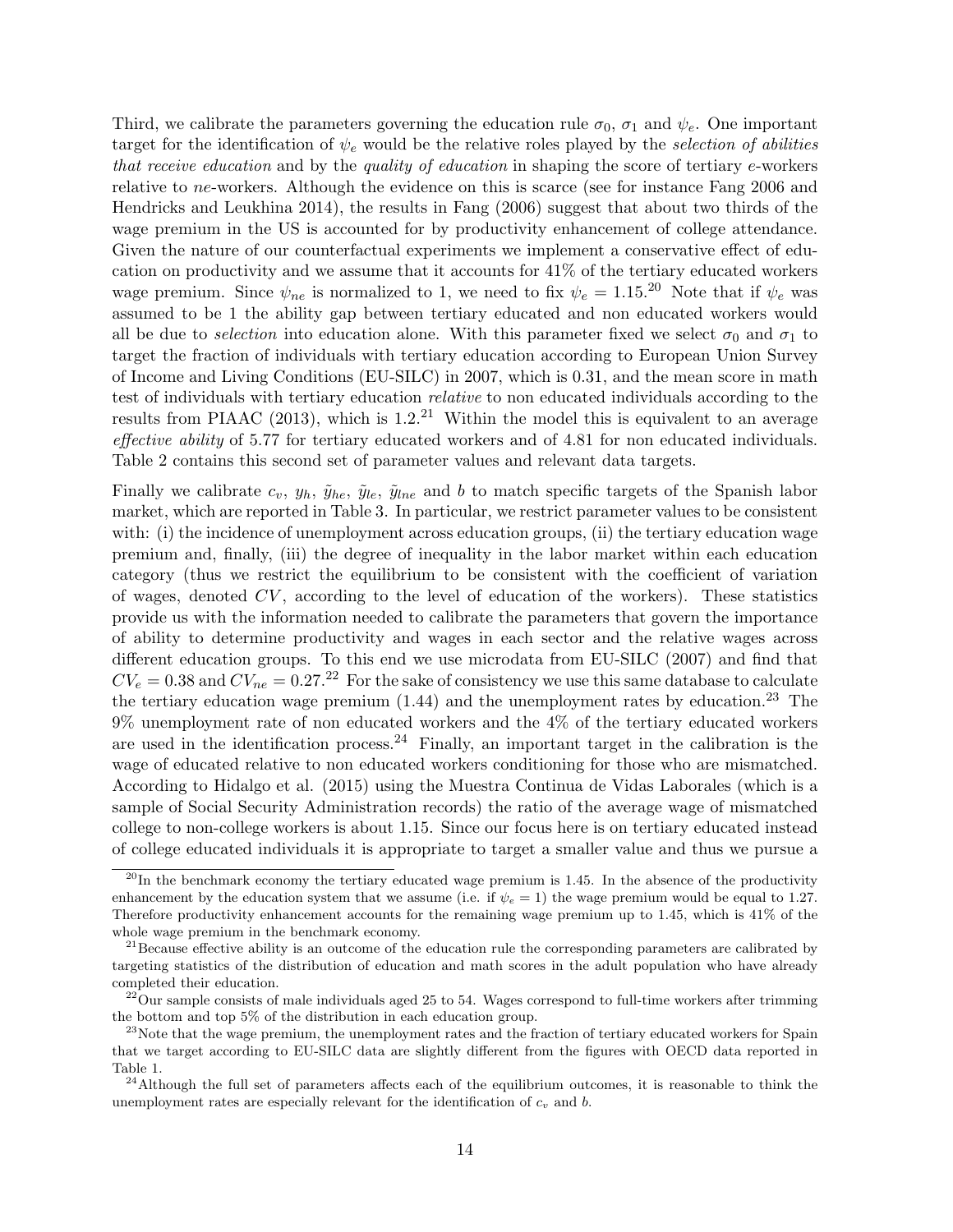$10\%$  premium.<sup>25</sup>

To determine the equilibrium in the numerical simulations we proceed iteratively: given initial guesses for  $\theta_i$  we find the implied wages and a potential threshold level  $\bar{a}$ . With this information we integrate the values of active matches and check if the free entry conditions are close to zero, and we iterate on the  $\theta_i$  until these conditions are approximately satisfied. Once a candidate equilibrium with mismatch is found we check that no other equilibrium can be found nearby: we restart the algorithm from many different initial conditions and check that we always converge to the same candidate. Furthermore, we also check that there is no equilibrium with ex-post segmentation so that the equilibrium with mismatch is unique. To rule out this possibility we solve for equilibrium assuming that  $\tilde{A} = \emptyset$  and check that  $U_{he}(a_m) < U_{le}(a_m)$ . Thus, the mismatch equilibrium reported in the following tables appears to be unique.

| Parameter                                                        |      |
|------------------------------------------------------------------|------|
|                                                                  |      |
| $a_m$                                                            | 4.10 |
| $\alpha$                                                         | 6.30 |
| $\sigma_0$                                                       | 0.25 |
| $\sigma_1$                                                       | 0.42 |
|                                                                  |      |
| Target                                                           |      |
|                                                                  |      |
| PISA mean score science (OECD 2006)                              | 4.88 |
| PISA standard deviation to mean (OECD 2006)                      | 0.19 |
| Fraction of workers with tertiary educ. (EU-SLIC 2007)           | 0.31 |
| Average skills tertiary educ. relative to non educ. (PIAAC 2013) | 1.2  |

Table 2: Calibrated Parameters and Targets I

#### 3.3 Benchmark

In this section we assess the suitability of our benchmark economy to perform counterfactual analysis. The equilibrium outcome of our main interest is the fraction of mismatched workers that the model economy endogenously generates. Interestingly, this fraction is equal to 33%, a figure that is very close to that reported by Eurostat in  $2009$ .<sup>26</sup> Of course, the comparison between the model and the data in this respect is not straightforward because the model and the data do not necessarily capture the same notion of mismatch. In particular, as we argued in the Introduction, our model produces persistent mismatch whereas in the data occupational mismatch could also include a temporary phenomena. However, according to the empirical

<sup>&</sup>lt;sup>25</sup>In spite of the negative sign calibrated for  $y<sub>h</sub>$  the productivity of the lowest ability worker in the high-tech sector is positive.

 $^{26}$ Unfortunately, the EU-SILC data does not provide information on the quality of the job match for each worker, so we cannot compute the fraction of mismatched workers in this data set. The figure provided by Eurostat is calculated as those with tertiary education who hold a job beneath their educational level.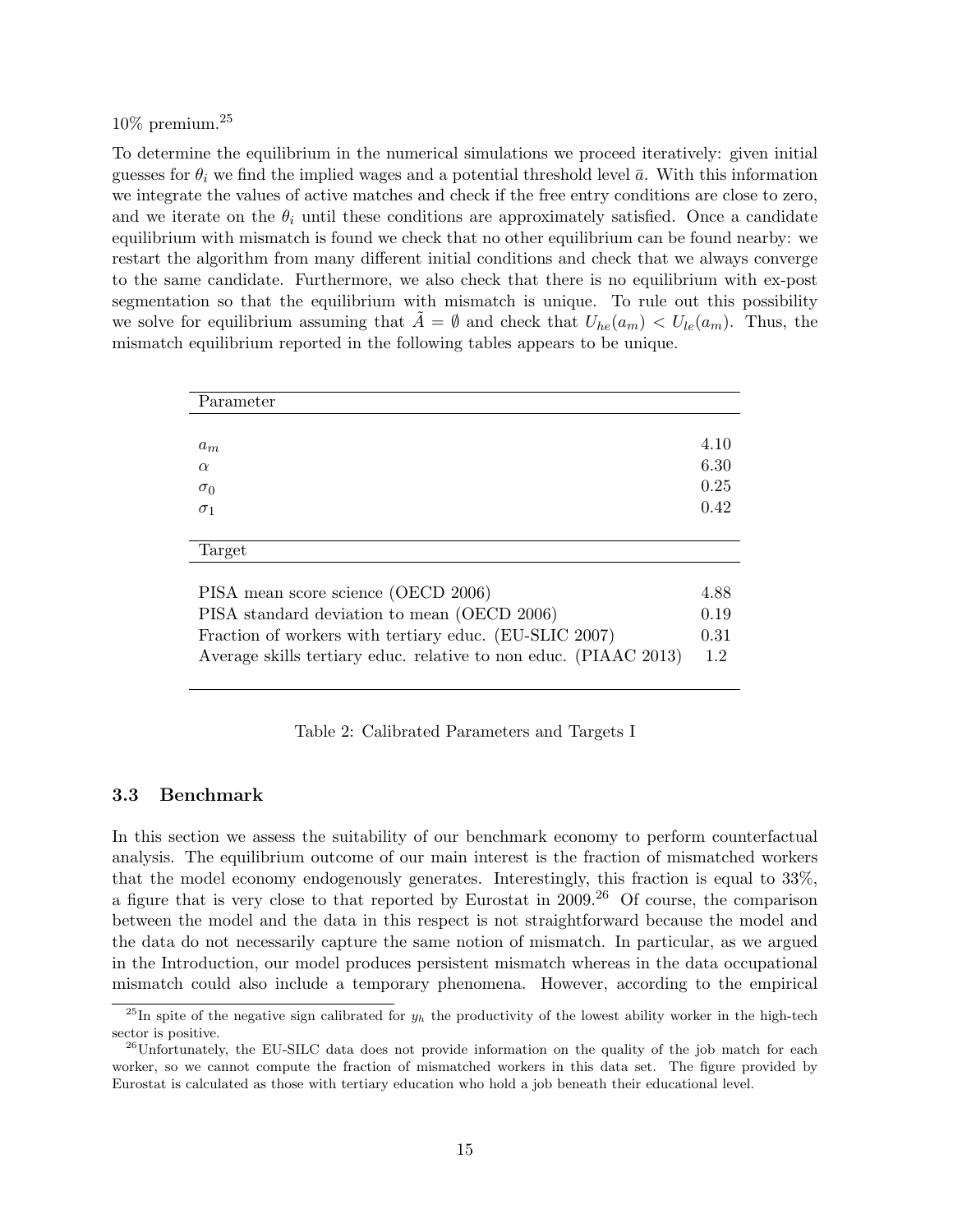|         | Parameters                                                                        |                                                                                                                                                                                                        |                         |                                              |                                              |
|---------|-----------------------------------------------------------------------------------|--------------------------------------------------------------------------------------------------------------------------------------------------------------------------------------------------------|-------------------------|----------------------------------------------|----------------------------------------------|
|         |                                                                                   | $\psi_e = 1.15$ $\psi_{ne} = 1$ $\beta = 0.5$ $\eta = 0.5$<br>$m_h = m_l = 1$ $\delta_h = \delta_l = 0.07$ $r = 0.013$                                                                                 |                         |                                              |                                              |
|         | $c_v = 0.82$<br>$\tilde{y}_{le} = 2.74$                                           | $y_h = -9.15$<br>$\tilde{y}_{lne} = 2.60$ $b = 7.5$                                                                                                                                                    | $\tilde{y}_{he} = 3.57$ |                                              |                                              |
| Targets |                                                                                   |                                                                                                                                                                                                        |                         | Data                                         | Model                                        |
|         | Unemp. rate dropouts (EU-SLIC 2007)<br>$CV$ of wages, tertiary ed. (EU-SLIC 2007) | Unemp. rate tertiary educ. (EU-SLIC 2007)<br>Tertiary educ. wage premium (EU-SLIC 2007)<br>Tertiary educ. wage premium, mismatched (Hidalgo et al. 2014)<br>$CV$ of wages, non educated (EU-SLIC 2007) |                         | 0.09<br>0.04<br>1.44<br>1.10<br>0.38<br>0.27 | 0.09<br>0.05<br>1.45<br>1.09<br>0.37<br>0.25 |

Table 3: Calibrated Parameters and Targets II

evidence we refer to in the Introduction in Spain mismatch is very persistent over the life-time and therefore transitory mismatch is expected to be modest.

As a validation exercise of our benchmark economy we explore the implications of reducing the fraction of tertiary educated workers to the  $21\%$  observed in the beginning of the 90's.<sup>27</sup> In Table 4 we compare the labor market outcomes of our benchmark economy with those in this counterfactual economy (in order to do that we set  $\sigma_0 = 0.15$ , instead of the  $\sigma_0 = 0.25$ in our benchmark). We obtain that the fraction of mismatched workers decreases from 0.33 to 0.30 and the tertiary education wage premium increases from 1.45 to 1.48 (an increase in the unemployment rate is observed, but it is negligible). This evolution is consistent with empirical evidence for Spain. In particular, according Pijoan-Mas and Sánchez-Marcos (2010) the tertiary education wage premium decreased from around 1.65 in 1993 to about 1.50 in 2000. Furthermore Hidalgo et al. (2015) report a substantial increase of about 10 percentage points in the fraction of mismatched workers using the MCVL. Finally, the unemployment rate of educated workers was around 7% and around 10% for non-educated workers according to the Labor Force Survey. In other words, the recent expansion of the educational attainment of the population in Spain could account to some extent for the decrease in the tertiary education wage premium and the increase in the fraction of occupational-mismatched workers.

# 4 Counterfactuals

In this section we conduct several counterfactual exercises to assess the impact of alternative education rules on labor market outcomes and its ability to account for the differences observed

<sup>&</sup>lt;sup>27</sup>Starting in 1993 Spain went through a very deep recession with dramatic consequences on the labor market. For this reason our comparison will be done with statistics prior to that year.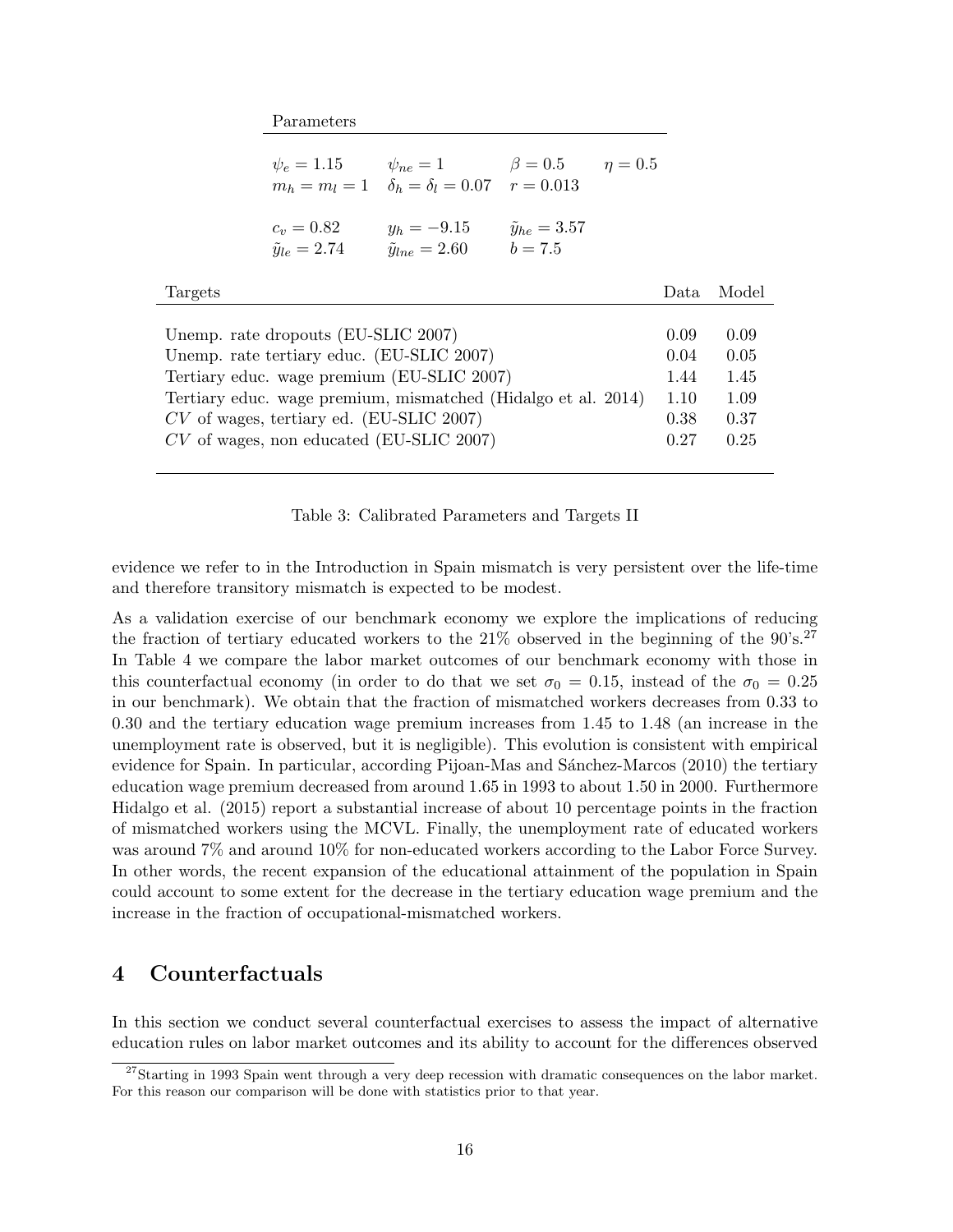| Benchmark | begining $-90s$ |
|-----------|-----------------|
|           |                 |
| 0.31      | 0.21            |
| 1.20      | 1.21            |
| 0.04      | 0.05            |
| 0.09      | 0.10            |
| 0.33      | 0.30            |
| 1.45      | 1.48            |
| 1.09      | 1.09            |
| 0.37      | 0.39            |
| 0.25      | 0.26            |
| 1.39      | 1.33            |
|           |                 |

Table 4: Changing tertiary education attainment

between Spain and the EU-15 countries. In general there are multiple alternatives to implement a given education goal: for instance to increase the average ability of educated workers one could increase it in all levels of abilities by means of a better quality of education (larger  $\psi_e$ ) or one could implement a more stringent selection of abilities to receive education (higher  $\sigma_1$  relative to  $\sigma_0$ ). In the quantitative investigation we report below we discipline the analysis by restricting the fraction of educated workers to be the same and the ability of the different types of workers to be that observed in the EU-15 countries. We also analyze as alternative explanations differences in the productivity of the two sectors. In our analysis we mainly focus on the consequences for the figures stressed in the Introduction: the fraction of over-educated workers, the unemployment rate of each education group and the tertiary education wage premium.

### 4.1 Improving tertiary education outcomes

In our first exercise we evaluate the effects of improving the selection of abilities that receive education, and its effects when it is combined with improved quality. To this end, the first column of Table 5 reproduces the benchmark situation that was introduced above. For completeness and to easy the comparison in the second column we report a summary of observations for EU-15 from Table 1.<sup>28</sup>

In the third column of Table 5 we provide the statistics of an economy in which the *selection* of abilities is more stringent: fewer lower ability workers receive tertiary education but a larger fraction of higher ability workers do so. In particular, the parameters of the education rule are selected such that the fraction of e-workers is the same as in the benchmark, but their average skills increased half the way towards the EU average (from 5.77 to 5.92). This is implemented with a  $\sigma_0$  smaller than in the benchmark and equal to 0.2 and with a larger  $\sigma_1$  and equal to 0.8. A first implication of this policy is that the average effective labor productivity is larger

<sup>&</sup>lt;sup>28</sup>GDP for EU-15 is obtained by applying the proportion  $GDP_{EU-15}/GDP_{Spain}$  observed in the per capita data in Purchasing Power Standards from Eurostat, which is 1.22, to the the Spanish GDP predicted by the model.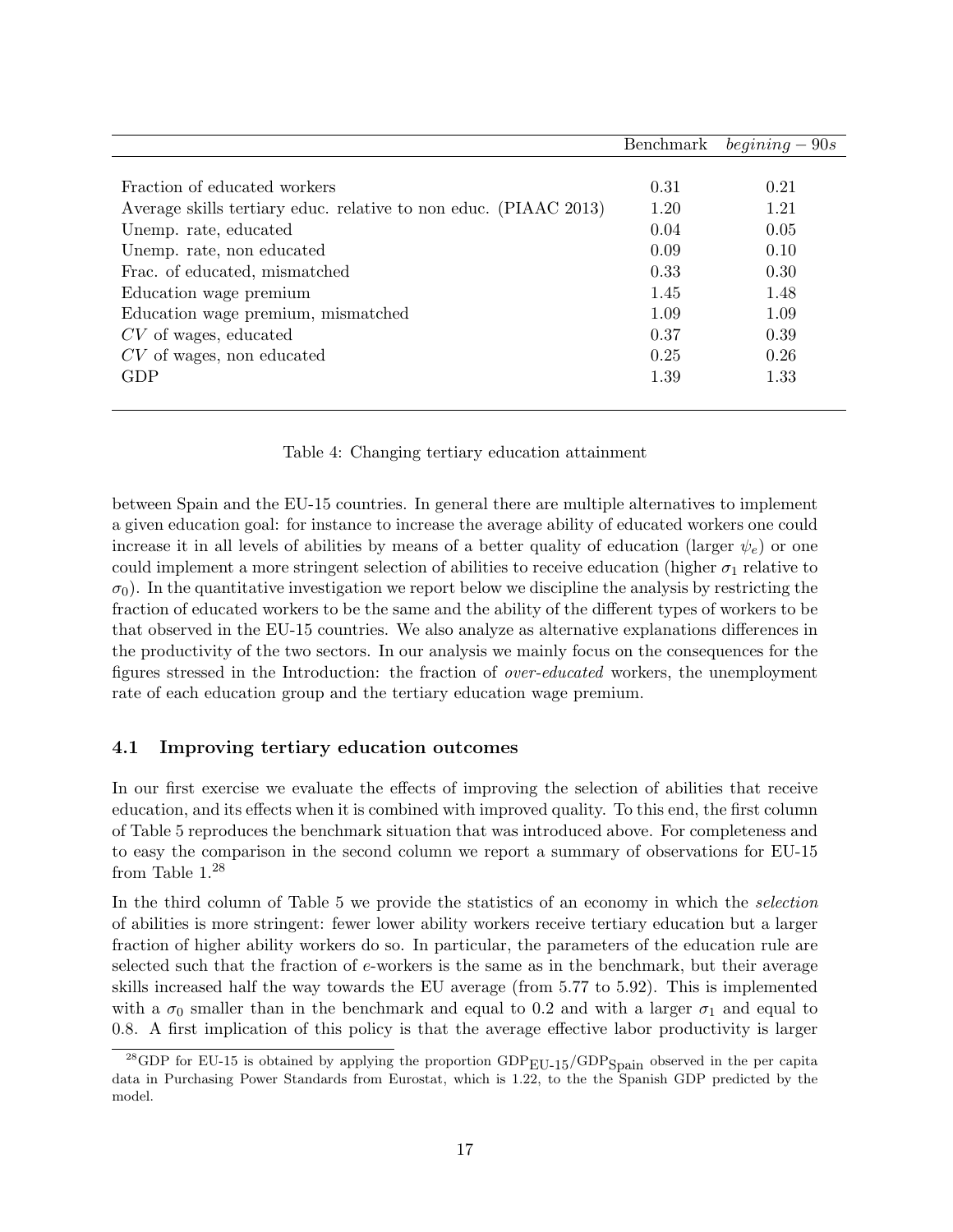|                               | Bench. | $EU-15$ | S    |      |
|-------------------------------|--------|---------|------|------|
|                               |        |         |      |      |
| Fraction of educated workers  | 0.31   | 0.27    | 0.31 | 0.31 |
| Average skills, educated      | 5.77   | 6.13    | 5.92 | 6.13 |
| Average skills, non educated  | 4.81   | 5.33    | 4.75 | 4.75 |
| Unemp. rate, educated         | 0.05   | 0.03    | 0.05 | 0.04 |
| Unemp. rate, non educated     | 0.09   | 0.05    | 0.12 | 0.13 |
| Frac. of educated, mismatched | 0.33   | 0.19    | 0.24 | 0.11 |
| Education wage premium        | 1.45   | 1.68    | 1.54 | 1.62 |
| GDP                           | 1.39   | 1.69    | 1.38 | 141  |
|                               |        |         |      |      |

S: the selection of abilities is more stringent,  $S+Q_e$ : the selection of abilities is more stringent and the productivity of *e-workers* is larger.

#### Table 5: Counterfactuals: changing tertiary education outcomes

for educated workers and lower for non educated workers (see that average skills are larger for educated and lower for non educated workers), which translates into a larger market value of education. Given this, the ratio of vacancies in the high sector relative to that in the low sector increases (from 1.03 to 1.67, not reported in the table because there is not empirical counterpart), and it is observed an increase in the wage premium of education up to 1.54. It follows that the fraction of mismatched e-workers goes down to 0.24. Notice that this is the result of both a compositional effect (since now the mass of  $e$ -workers among higher ability types is larger), and the endogenous response of the e-workers that are now more prone to search for a job in the h-sector. As a matter of fact, the value of  $\bar{a}$  decreases from 4.45 in the benchmark to 4.39. The unemployment rate of e-workers is however not affected, whereas the unemployment rate of ne-workers increases from 9% to 12%. Finally, there is a slight decrease in GDP. The reason is that in spite of the increase in output in the h-sector due to the lower unemployment rate of e-workers, it cannot counter balance the reduction in the output of the l-sector due to the larger increase in unemployment among ne-workers.

In the fourth column of Table 5  $(S+Q_e)$  we report the results under an education outcome that matches the average ability of e-workers observed in EU-15. This is achieved by combining the more stringent selection rule (reported in the third column) with a convenient increase in the labor productivity of e-workers (the improvement due to *selection* is therefore implemented as before, and the improvement due to *quality* is introduced by increasing  $\psi_e$  up to 1.19). We notice that the increase in the labor productivity of e-workers that we implement here resembles the Skill Biased Technological Change (SBTC) stressed in the literature: it is equivalent to an increase in the productivity component of education in the h-sector (although a SBTC would not alter the observed ability of e-workers). The general picture that emerges is that the increase in the productivity of e-workers reinforces the previous effects of an improved selection: it increases even more the average skills of e-workers and so the market value of education also increases. We then observe a more notorious increase in the wage premium of education up to 1.62, a higher ratio of vacancies in the h-sector relative to the l-sector of 2.28, a reduction in mismatch to 0.11 (in particular  $\bar{a}$  decreases from 4.45 to 4.23) and a slight reduction in the unemployment rate of e-workers which then delivers an increase in GDP.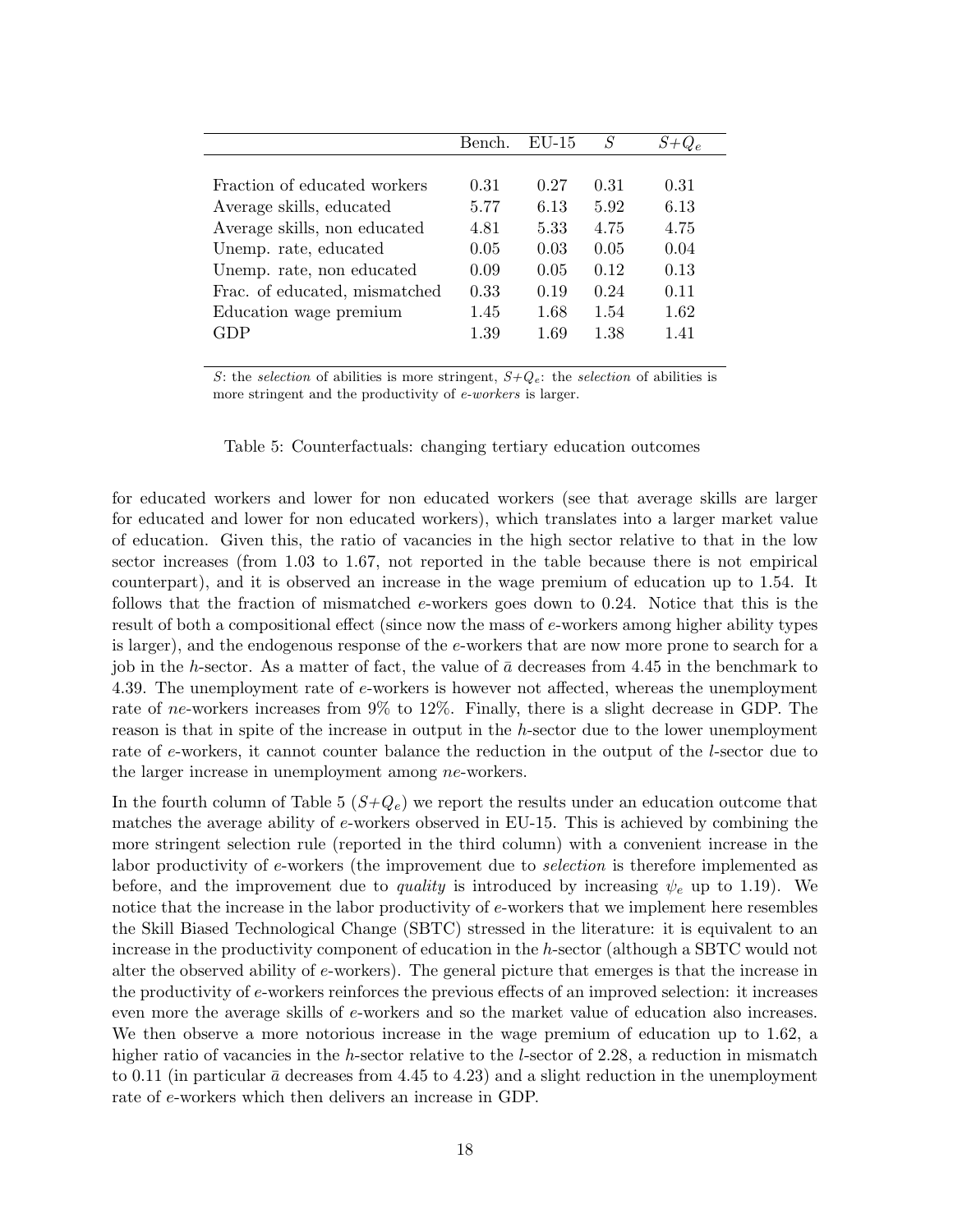In view of the previous results we conclude that policies that improve the average quality of  $e$ workers (either indirectly by implementing a more restrictive selection or by directly increasing the effective productivity of the workers that obtain education) would move the Spanish economy closer to the EU-15 average, except for the higher unemployment rate among ne-workers that it implies. All in all, the previous combination of policies is able to reproduce the average skill of tertiary educated workers in EU-15 but it misses the same statistic for the non-educated. In particular, the more stringent selection increases the fraction of low ability workers that are not educated, hence their average ability is reduced from 4.81 to 4.75. This finding is relevant because in Spain the average skills of both e-workers and ne-workers are lower than in EU-15, but the difference is larger for ne-workers. We address this issue in the following subsection.

#### 4.2 Improving the quality of educated and non educated workers

In the first two columns of Table 6 we repeat for convenience the results of the benchmark economy and the European averages. In the third column of Table 6 we keep the selection and labor productivity of e-workers as in column  $S + Q_e$  in Table 5 and additionally we adjust the labor productivity of ne-workers to match the average observed in EU-15 (this is column  $S+Q_{e+ne}$ , and in the model this amounts to fix  $\psi_{ne} = 1.12$ ). Improving the quality of ne-workers increases their market value, hence as a consequence of this policy we observe sizable reduction in their unemployment rate and in the wage premium to education. In addition, some of the lower ability but  $e$ -workers that under the previous policies preferred to look for jobs in the h-sector (albeit longer unemployment spells), now find more profitable to look for jobs in the l-sector in which wages are higher than before (and in which an unemployment spell is shorter due to a larger vacancy creation: relative vacancy creation now reduces to 0.59, substantially smaller than the 2.28 observed under the  $S + Q_e$  policy). Hence mismatch is 5 percentage points smaller than in the benchmark case but larger than in the  $S + Q_e$  policy ( $\bar{a}$  slightly shifts to the left, from 4.45 to 4.43). That is, what drives the reduction in the fraction of mismatched workers here is only the compositional effect. Finally, the reduction in the unemployment rates of both educated and non educated workers explains the 19% increase in GDP. Under this policy, therefore, we conclude that the model approaches the EU-15 average in several dimensions but it still produces a wage premium of tertiary education that is smaller than in the benchmark economy.

Finally, in the fourth column of Table 6 we keep selection as in the benchmark economy and explore the effects of an improved labor productivity of education for both e-workers and neworkers (the column labeled  $Q_{e+ne}$ ). Thus one could alternatively think of this experiment as an improvement in the overall productivity of workers, which could be originated in the education system or not. In this exercise we keep  $\sigma_0 = 0.25$  and  $\sigma_1 = 0.42$  as in the benchmark case and we fix  $\psi_e = 1.22$  and  $\psi_{ne} = 1.11$  to match the average labor productivity in EU-15. Notice that in order to match the EU-15 statistics  $\psi_e$  is larger than in the policy reported in column  $S + Q_e$ of Table 5. Relative to the benchmark case and in line with the previous findings we see again that the unemployment rates go down, that output increases and that there is a small decrease in the wage premium. These results follow from the fact that relative to the benchmark case we are increasing the labor productivity of both e-workers and ne-workers, but the increase for  $ne$ -workers is relatively larger to match the averages observed in EU-15. The higher productivity of ne-workers induces a tougher competition for jobs in the l-sector (the wage premium of  $e$ workers that are mismatched decreases from 1.09 to 1.01, not reported in the table because the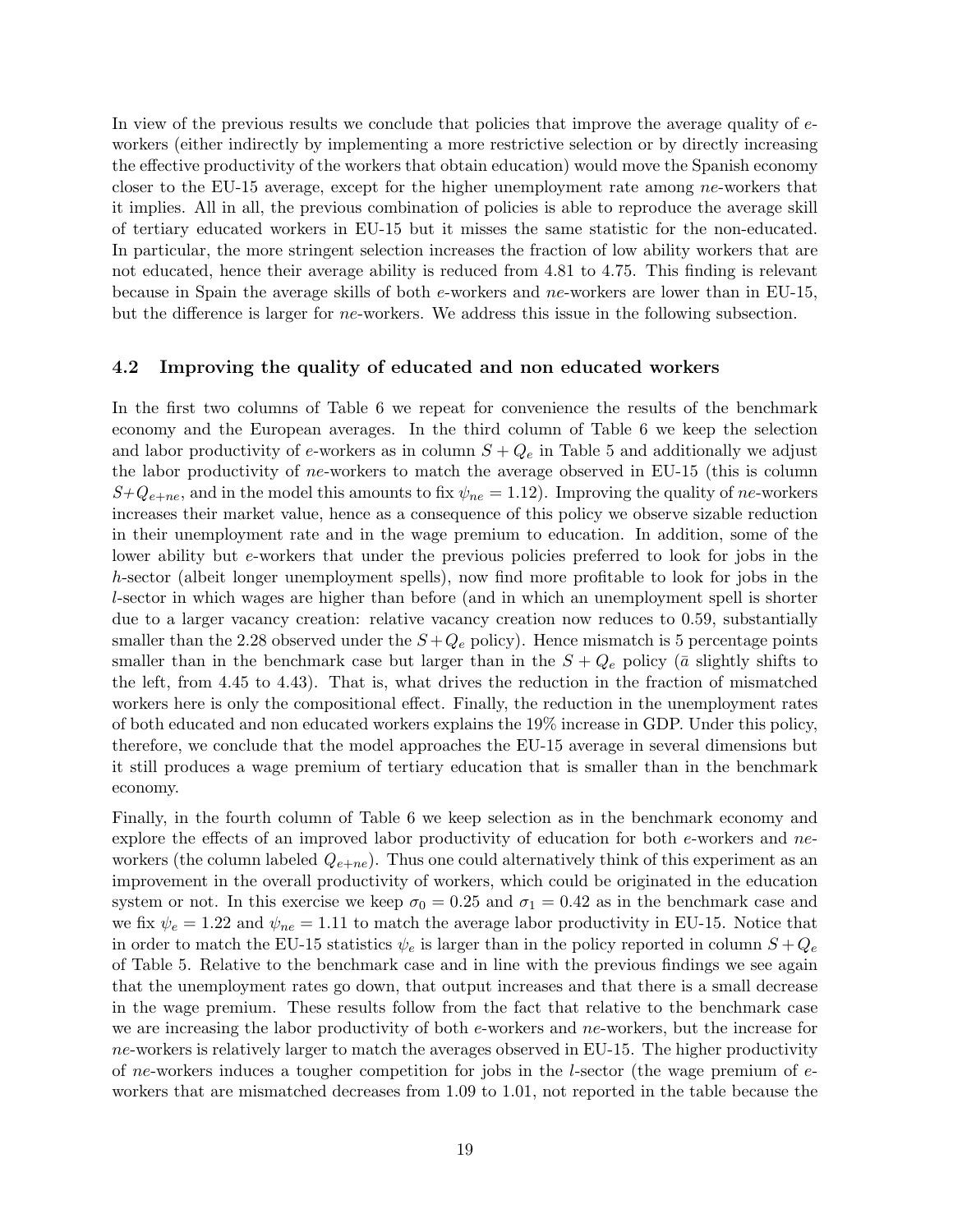|                               | Bench. | EU-15 | $S+Q_{e+ne}$ |      |
|-------------------------------|--------|-------|--------------|------|
|                               |        |       |              |      |
| Fraction of educated workers  | 0.31   | 0.27  | 0.31         | 0.31 |
| Average skills, educated      | 5.77   | 6.13  | 6.13         | 6.13 |
| Average skills, non educated  | 4.81   | 5.33  | 5.33         | 5.33 |
| Unemp. rate, educated         | 0.05   | 0.03  | 0.03         | 0.03 |
| Unemp. rate, non educated     | 0.09   | 0.05  | 0.05         | 0.05 |
| Frac. of educated, mismatched | 0.33   | 0.19  | 0.28         | 0.23 |
| Education wage premium        | 1.45   | 1.68  | 1.37         | 1.37 |
| GDP                           | 1.39   | 1.69  | 1.65         | 1.65 |
|                               |        |       |              |      |

 $S+Q_{e+ne}$ : the selection of abilities is more stringent and all workers are more productive,  $Q_{e+ne}$ : all workers are more productive.

Table 6: Counterfactuals: changing education system outcomes

statistic for the EU-15 is not available) and thus it reduces mismatch by 10 percentage points (the critical ability level  $\bar{a}$  shifts to the left, from 4.45 to 4.32). It is interesting to compare the larger reduction in mismatch observed in the current scenario with respect to  $S + Q_{e+ne}$  (third column). The explanation for this difference comes precisely from the fact that in  $S + Q_{e+ne}$ a better selection removes mass of e-workers of relatively low/medium ability and increases it in the higher ability levels. This change in the distribution leads to higher competition for jobs in the  $h$ -sector among e-workers which reduces their bargaining power with the firm. From the perspective of a relatively low ability educated worker then it is optimal to search in the l-sector. Therefore, the different labor market statistics in columns  $S + Q_{e+ne}$  and  $Q_{e+ne}$  reveal that the selection and quality dimensions of the education rule that we consider here are important to understand the outcomes of the labor market. In view of the previous results our assessment is still that improving the productivity of both  $e$  and  $ne$  workers is able to move the Spanish economy closer to the EU-15 average, with the exception of the wage premium to education which decreases.

It is clear from the previous tables that in Spain the fraction of e-workers is slightly larger than in EU-15, thus it is natural to ask if this fact is quantitatively relevant to account for the differences observed in labor market outcomes. We explored this possibility by reducing  $\sigma_0$  to match the fraction of tertiary educated workers in EU-15. In this case it was observed a small reduction in mismatch, to 0.32. If we instead implemented the reduction of the fraction of tertiary educated workers by reducing only the value of  $\sigma_1$ , then the fraction of mismatched worker would be even larger (0.38). The reason is that in that scenario the role of individual's ability to be selected in tertiary education is played down. Hence the differences between Spain and the EU-15 do not seem to be accounted for by the differences in the fraction of educated workers in Spain.

#### 4.3 Alternative explanations

It is often argued that the expansion of the housing sector that fueled the most recent boom of the Spanish economy may be responsible for some of the misbehavior of the labor market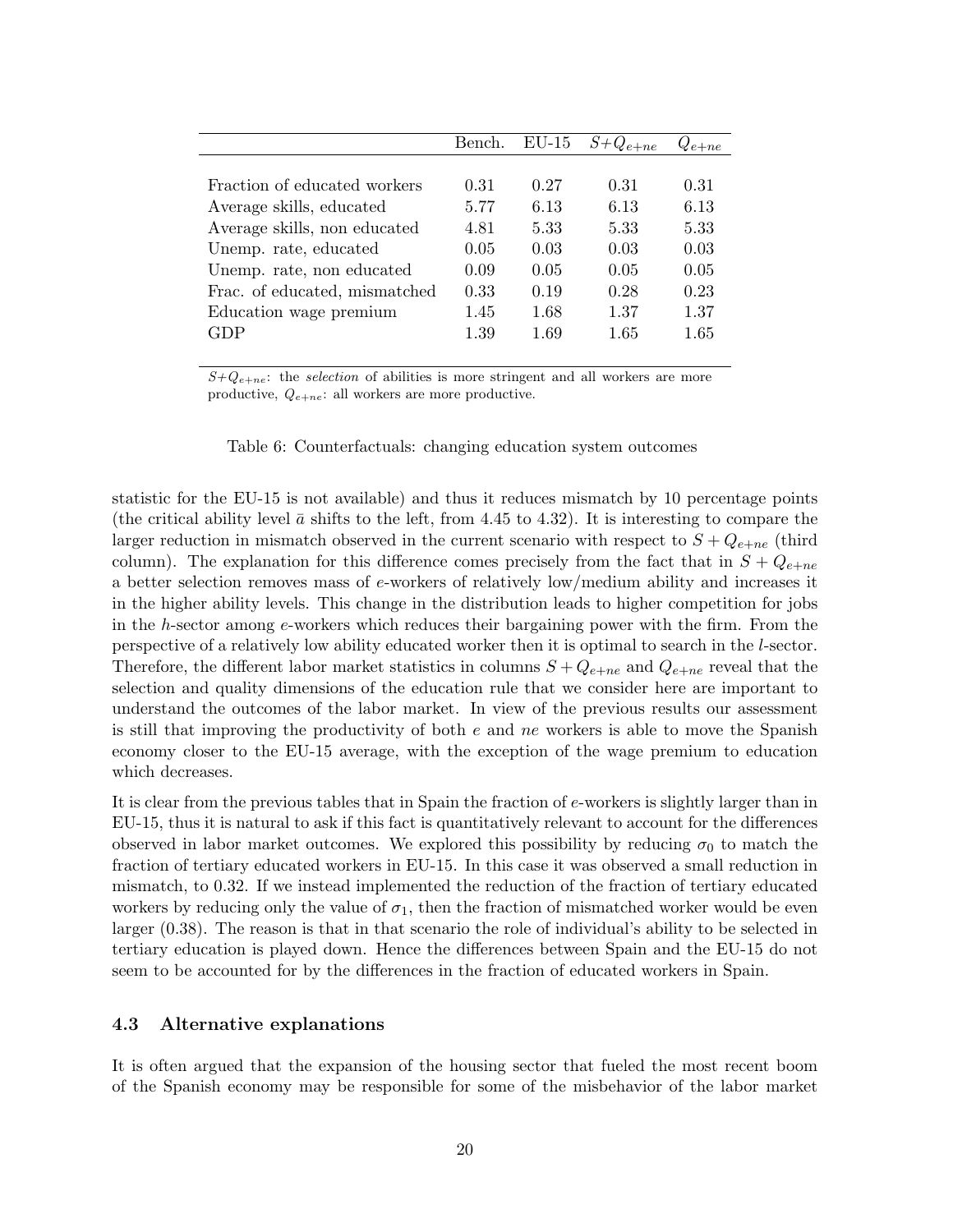|                               | Bench. | EU-15 | low-tech | high-tech |
|-------------------------------|--------|-------|----------|-----------|
|                               |        |       |          |           |
| Fraction of educated workers  | 0.31   | 0.27  | 0.31     | 0.31      |
| Average skills, educated      | 5.77   | 6.13  | 5.77     | 5.77      |
| Average skills, non educated  | 4.81   | 5.33  | 4.81     | 4.81      |
| Unemp. rate, educated         | 0.05   | 0.03  | 0.05     | 0.04      |
| Unemp. rate, non educated     | 0.09   | 0.05  | 0.14     | 0.10      |
| Frac. of educated, mismatched | 0.33   | 0.19  | 0.19     | 0.19      |
| Education wage premium        | 1.45   | 1.68  | 1.47     | 1.47      |
| GDP                           | 1.39   | 1.69  | 1.33     | 1.40      |
|                               |        |       |          |           |

low-tech: the productivity of this sector is lower, high-tech: the productivity of this sector is larger.

#### Table 7: Counterfactuals: changing sector productivity

with respect to other developed countries. In this section we try to *remove* the effect of the housing boom in the 2000s and explore the implications for the equilibrium under a relatively less productive l-sector. In order to discipline our exercise here we select the overall productivity of the l-sector to target the fraction of mismatched workers in the EU-15 countries (we need a 3.7% lower value of  $y_l$  to achieve the fraction of mismatched workers in the EU-15 countries). In the third column of Table 4 we report the result of this exercise. The reduction in the productivity of the l-sector produces a small increase in the tertiary education wage premium from 1.45 to 1.47. Furthermore, the unemployment rate is higher under these circumstances for the *ne*-workers, going up from 9% to 14% . Therefore, although a relatively higher productivity of the l-sector could be responsible for the higher incidence of mismatch in Spain with respect to EU-15, it barely accounts for differences in the tertiary education wage premium. More importantly, this widens the gap in terms of the unemployment rate of ne-workers between Spain and the  $EU-15$ countries.

Finally, we extend the previous analysis with a brief exploration of the effects of a lower labor productivity in the h-sector in Spanish firms relative to the EU-15 average as is sometimes stated in informal debates (for a formal account of facts along these lines see Palazuelos and Fernandez 2009 and the references therein). Specifically, in the last column of Table 7 we show the implications of having a more productive h-sector, in which again we design the exercise to target the fraction of mismatched workers observed in the EU-15 countries (we need a 2.4% higher value of  $y_h$  to achieve the fraction of mismatched workers in the EU-15 countries). As it can be seen, this would move the tertiary wage premium and the unemployment rate of e-workers in the right direction, but the effect would be rather modest. Furthermore, the unemployment rate among ne-workers remains at a relatively high level.

#### 4.4 Summary of the results

According to our analysis, changing the education rules to improve the ability of all workers to meet the EU-15 standards would reduce the unemployment rate of both  $e$  and ne-workers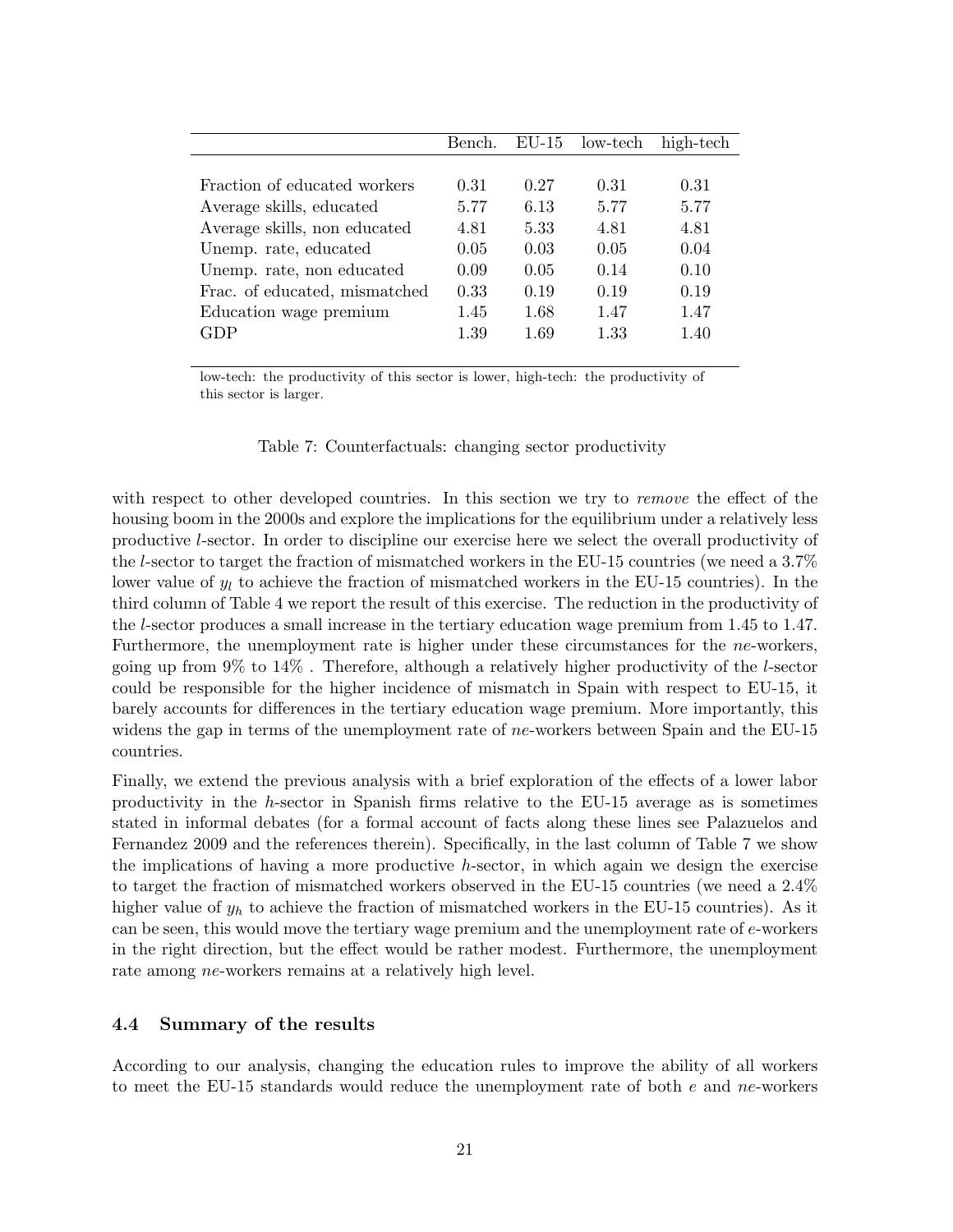to the EU-15 levels and it would reduce the fraction of mismatched workers between 5 to 10 percentage points. However, the education wage premium would move only slightly and in the opposite direction to what is observed in EU-15 countries. In contrast, if only the education outcomes of tertiary educated workers are improved, the fraction of mismatched workers may be more than halved and the wage premium can be increased up to 1.62. In this case however, the unemployment rate of non educated workers would increase. We take these results as supporting the view that differences in education outcomes are able to account for a sizable fraction of the differences in mismatch and in the unemployment rate of Spain with respect to the EU-15 countries. However, our calibration exercises suggest that education outcomes by themselves cannot account simultaneously for the differences in mismatch, unemployment and wage premium to education, hence there may be other issues that are missing in our model that are relevant to provide a comprehensive understanding of the labor markets.

We extended the previous analysis by considering an scenario in which the productivity of the  $l$ tech sector (h-sector) is reduced (increased) to meet the fraction of mismatched workers observed in the EU-15 countries. We find that such changes in productivity have a negative effect on the unemployment rate of ne-workers and a very modest effect on the wage premium to education. Furthermore, the gap in terms of average skills for all workers between Spain and the EU-15 countries would remains unexplained in this case. In Appendix B we report the results from additional exercises in which we combine the effects of the education policy along the lines in subsection 4.2 with the reduction (increase) in the low-tech (high-tech) sector productivity in the subsection 4.3. We find that the unemployment rates and the fraction of mismatch is closer to the EU-15 statistics, but the wage premium to education is smaller than in the benchmark case, hence in this dimension the economy worsens with respect to the EU-15 average.

# 5 Conclusions

We provide an equilibrium model of the labor market with frictions in which workers are heterogeneous in terms of ability and education. We depart from existing models in that we assume that education does not only represent a barrier for non educated workers to obtain jobs in technologically advanced firms, but it also increases labor productivity of educated workers in the less advanced sector. Furthermore we consider a continuum of ability levels which allows us to address the question of how differences in the composition of educated workers affects firms' incentives to open different types of vacancies.

We perform a quantitative analysis in order to illustrate the implications of alternative education outcomes on occupational mismatch, unemployment and on tertiary education wage premium. We discipline our model by calibrating the parameter values to match significant facts of the Spanish economy. The results of these counterfactual experiments suggest that the differences observed in the equilibrium labor market between Spain and the average of the EU-15 countries would be smaller had Spain implemented a more selective education rule (improve the ability mix of the educated workers), and/or if the education system was able to increase labor productivity of both educated and non educated workers. In particular, according to our quantitative analysis had the quality of education observed in Spain been similar to the European average then the mismatch would have been between 5 and 10 percentage points lower and the unemployment rate of the two types of workers would be reduced by 40%. However, the tertiary education wage premium would be slightly smaller than in the benchmark economy. From a policy perspective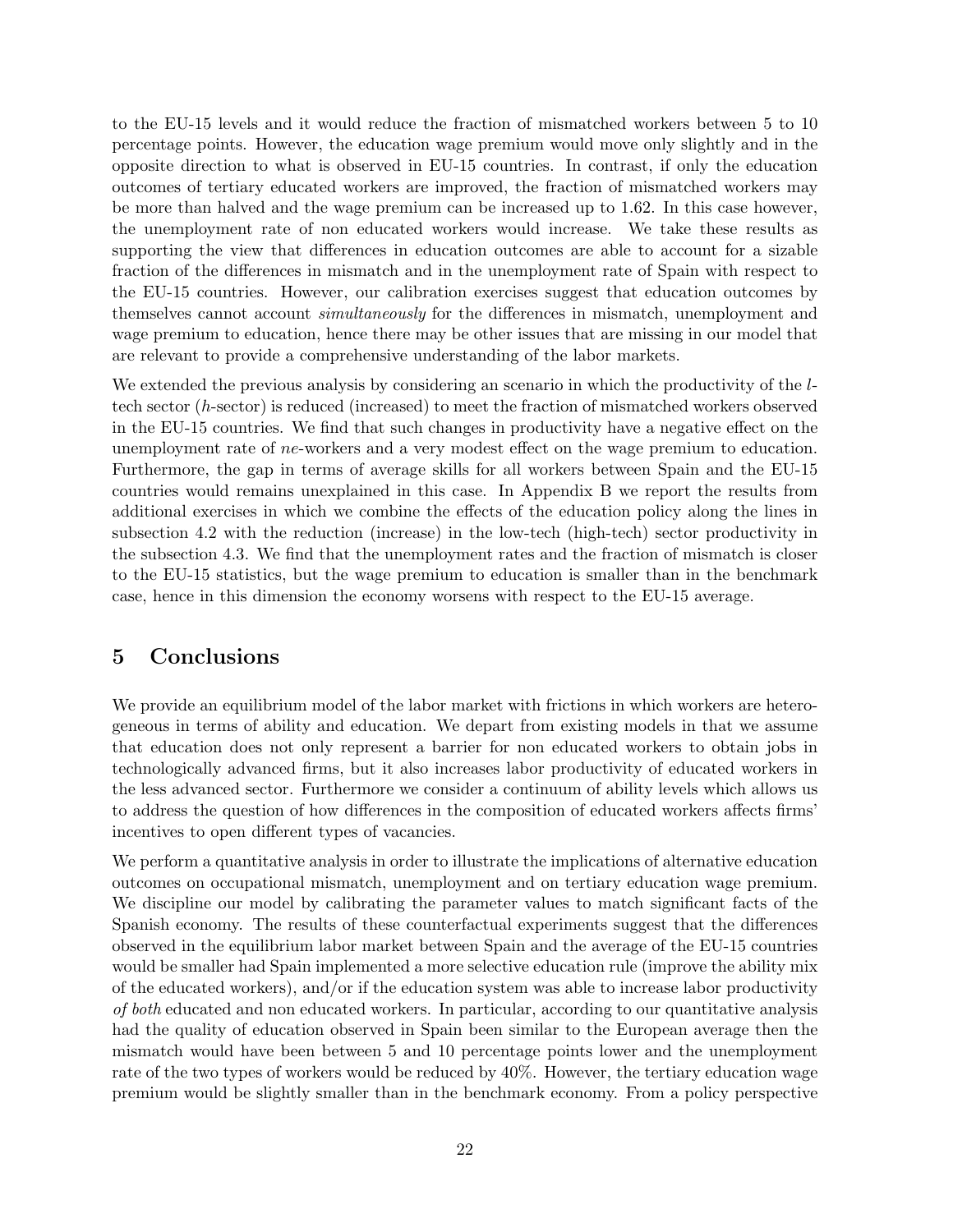it is important to emphasize that improving education outcomes of only higher educated will effectively help to reduce mismatch, but at the cost of higher unemployment among non educated workers and of more inequality in the wages across educated and non educated workers.

Our analysis shows that there are significant effects of different education outcomes on the unemployment rates, mismatch rates and on the the wage premium to education, but also, that education outcomes alone are not able to account simultaneously for the discrepancies between Spain and the EU-15. Thus there must be other issues that are relevant for the labor market and that are missing in the current model. An interesting extension along these lines would be to include *transitory mismatch* (sectoral, geographical or/and due to experimentation along the lines indicated in the Introduction) and reevaluate the role of education in that richer model. Related to this, we also find that different education policies have sizable effects on the relative size of the sectors and on GDP. Our model remains silent with respect to how education is financed and thus it is not possible to investigate the optimality or efficiency of education policies. Extending the model to explicitly account for the cost and financing of education is another promising line for future research.

We conclude with additional extensions of our work that are worth investigating. First, the model studied in this paper belongs to a broad class in which multiple equilibria are possible. Thus from the theoretical perspective it would be valuable to have a characterization of the conditions under which such a multiplicity arises and under which the equilibrium is unique. Second, in regards to the quantitative analysis, our model could be extended to consider education choices at the individual level. Currently the fraction of educated workers is purely determined as the result of a particular education rule. Since in our framework there are incentives to complete tertiary education even for those individuals who will end up working in the l-sector, then allowing for the choice of the education level will not necessarily eliminate mismatch. It would be interesting to quantify the effects of changes in the quality of education (say in terms of additional units of efficient labor) and compare them with the implications of more stringent requirements (in terms of minimal ability) to be allowed to complete tertiary education. These extensions are left for future work.

# References

Albrecht, J., and S. Vroman, 2002: "A Matching Model with Endogenous Skill Requirements," International Economic Review (43), pp. 283-305.

Albrecht, J., van den Berg, G.J. and S. Vroman, 2009: "The aggregate labor market effects of the Swedish Knowledge Lift program," Review of Economic Dynamics 12 (1), pp. 129-146.

Blazquez, M. and M. Jansen, 2008: "Search, mismatch and unemployment," European Economic Review 52, pp. 498-526.

Charlot, O., and B. Decreuse, 2010: "Over-education for the rich, under-education for the poor: A search-theoretic microfoundation," Labour Economics, vol. 17(6), pp. 886-896.

Ciccone, A. and W. Garcia-Fontes, 2009: "The quality of the Catalan and Spanish education systems: A Perspective from PISA," IESE, WP 810.

Cuadras-Morató, X., and X. Mateos-Planas, 2006: "Skill bias and unemployment frictions in the US labor market 1970-1990," International Economic Review, Vol. 47, pp. 129-160.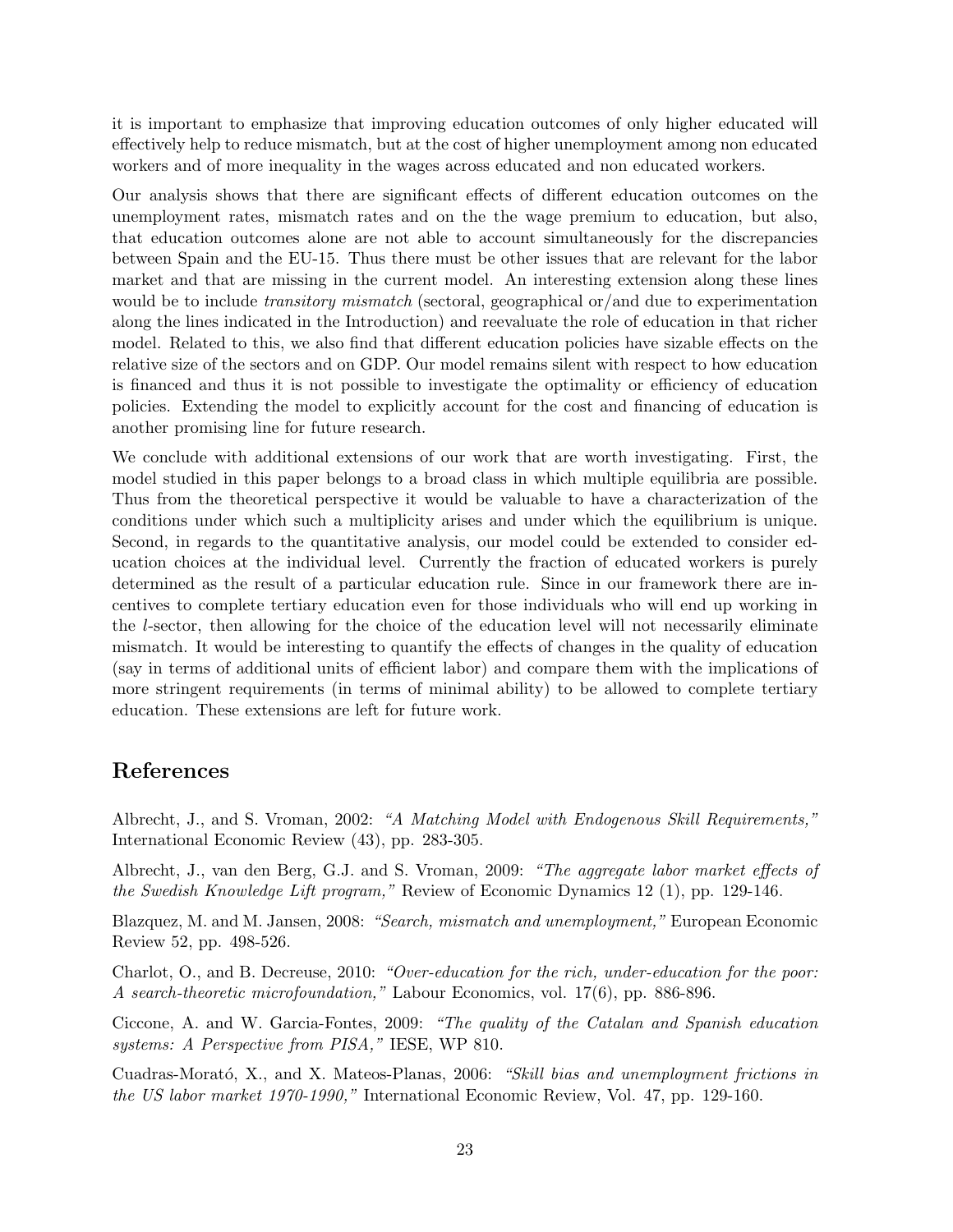Cuadras-Morató, X., and X. Mateos-Planas, 2013: "Overeducation and skill-biased technical change," The B.E. Journal of Macroeconomics (Advances), 13 (1), pp. 105-122.

Cubas, G., Ravikumar, B., and G. Ventura, 2016: "Talent, labor quality and economic development," Review of Economic Dynamics, Vol. 21, pp.160-181.

Díaz, A., and L. Franjo, 2016: "Capital goods, measured TFP and growth: The case of Spain," European Economic Review, 83, pp. 19-39.

Dolado, J. J., Felgueroso, F., and J. F. Jimeno, 2000: "Youth labour markets in Spain: Education, training and crowding-out," European Economic Review, pp. 943-958.

Dolado, J.J.,Jansen, M. and J.F. Jimeno (2009): "On the job search in a matching model with heterogenous jobs and workers," The Economic Journal, 119, pp. 200-228.

Dvorkin, M., 2013: "Sectoral shocks, reallocation and unemployment in a model of competitive labor markets," Technical report.

Eurostat, The Bologna Process in higher education in Europe, 2009.

Eurostat, Statistics explained, students in tertiary education, 2012, YB15.png.

Fang, H., 2006: "Disentangling the college wage premium: estimating a model with endogenous education choices," International Economic Review, 47(4), pp. 1151-1185.

Guvenen, F., Kuruscu, B., Tanaka, S. and D. Wiczer, 2015: "*Multidimensional skill mismatch*," NBER Working Papers 21376.

Hanushek, E.A., Schwerdt, G., Wiederhold, S. and L. Woessmann (2015): "Returns to skills around the world: Evidence from PIAAC," European Economic Review 73, pp. 103130.

Hendricks, L., and O. Leukhina, 2014: "The return to college: selection bias and dropout risk," CESifo Working Paper Series, 4733.

Herz, B., and T. van Rens, 2016: "Accounting for mismatch unemployment," WP, previous version IZA WP 8884.

Hidalgo-Cabrillana, A., Kuehn, Z. and C. Lopez-Mayan, 2017: "Development accounting using PIAAC data", SERIEs, 8 (4), pp 373-399.

Hidalgo-Pérez, M., Jimenez-Martín, S., and F. Felgueroso, 2015: "The puzzling fall of the wage skill premium in Spain," The Manchester School. Forthcoming.

Hobijn, B. and A. Sahin, 2009: "Job-finding and separation rates in the OECD," Economic Letters.

Hosios, A.J., 1990: " On the efficiency of matching and related models of search and unemployment," Review of Economic Studies 57, 279-298.

Jovanovic, B., 1979: "Job Matching and the Theory of Turnover,", Journal of Political Economy, 87, pp. 972-990.

Krusell, K., Ohanian, L. E., Ríos-Rull, J. V., and G. L. Violante, 2000: "Capital-skill complementarity and inequality: A macroeconomic analysis," Econometrica, vol. 68 (5), pp. 1029-53.

Leuven, E., and O. Oosterbeeck, 2011: "Overeducation and mismatch in the labor market," IZA Discussion Paper 5523.

Marimon R., and F. Zilibotti, 1999: "Unemployment vs. mismatch of talents: Reconsidering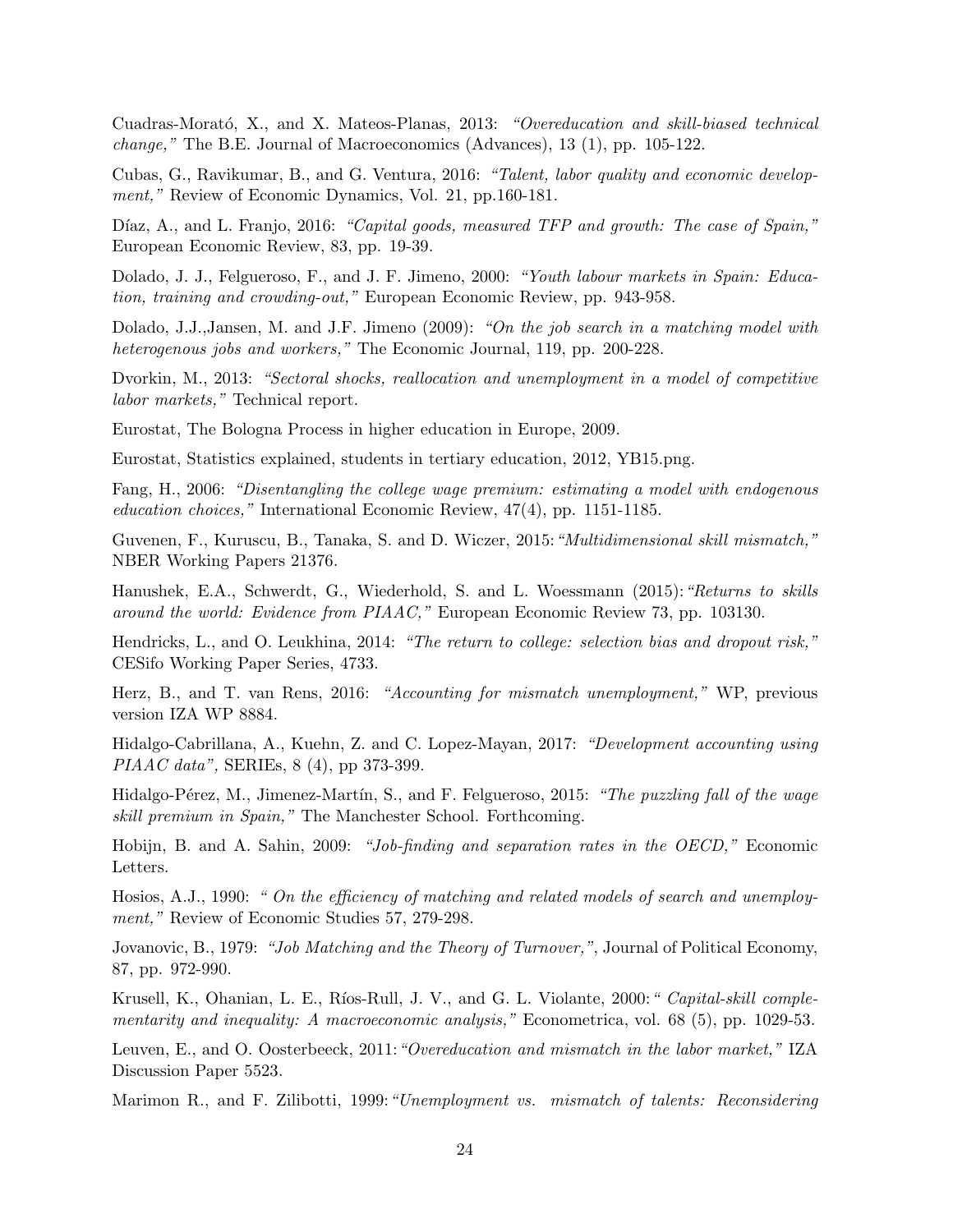unemployment benefits," The Economic Journal, 109 (April), pp. 266-291.

Miller, R.A., 1984:"Job matching and occupational choice," Journal of Political Economy, 92, pp.1086-1120.

Montalvo, J., 2013:" Temporary or permanent overqualification: evidence from young workers in the Spanish labor market," mimeo.

Naylor, R. A., and J. Smith, 2009: "Ability Bias, Skewness and the College Wage Premium," mimeo.

Nieto, S., 2014: "Overeducation, skills and wage penalty: Evidence for Spain using PIAAC data," Institut de Recerca en Economia Aplicada Regional i Pblica. Document de Treball 2014/06.

OECD, 2007: "Science competencies for tomorrow's world."

OECD, 2010: "Educatation at a glance."

Palazuelos, E. and R. Fernández, 2009: "Labor productivity: A comparative analysis of the European Union and United States, 1994-2007," Political Economy Research Institute, WP 208.

Papageorgiou, T., 2014: "Learning your comparative advantages," Review of Economic Studies, 81, pp. 1263-1295.

PIAAC, 2013: "Programa internacional para la evaluación de las competencias de la población adulta."

PISA, 2006: Report of the OECD.

Pijoan-Mas, J. and V. Sánchez-Marcos, 2010: "Spain is different: falling trends in inequality," Review of Economic Dynamics, 13 (1) pp. 157-178.

Robles-Zurita, J.A. (2017): "Cognitive skills and the LOGSE reform in Spain: evidence from PIAAC," SERIEs, 8 (4), pp 401415.

Sahin, A., Song, J., Topa, G. and G.L. Violante, 2014: "Mismatch unemployment," American Economic Review, 11, pp. 3529-3564.

Sattinger, M., 1975: "Comparative Advantage and the Distributions of Earnings and Abilities," Econometrica (43), pp. 455-468.

Stovicek, K. and A. Turrini (2012): "Benchmarking Unemployment Benefits in the EU," IZA Policy Paper 43.

## 6 Appendix A: A closer look to EU-15

As indicated in the Introduction the notion of mismatch adopted in the current paper is the definition of vertical mismatch proposed by Eurostat: a worker is considered to be occupational mismatched if her educational attainment is at least ISCED 5, but her occupation is not considered to be ISCO 1, 2 or 3. ISCED stands for International Standard Classification of Education. Levels 0 to 4 include education between pre-primary school and upper-secondary education. Levels 5 and 6 are tertiary education levels (respectively, not leading/leading to an advanced research qualification). ISCO stands for International Standard Classification of Occupations. Categories 1, 2 and 3 include legislators, senior officials, managers, professionals, technicians and associate professionals. Categories 4 to 9 include clerks, service workers, etc., to elementary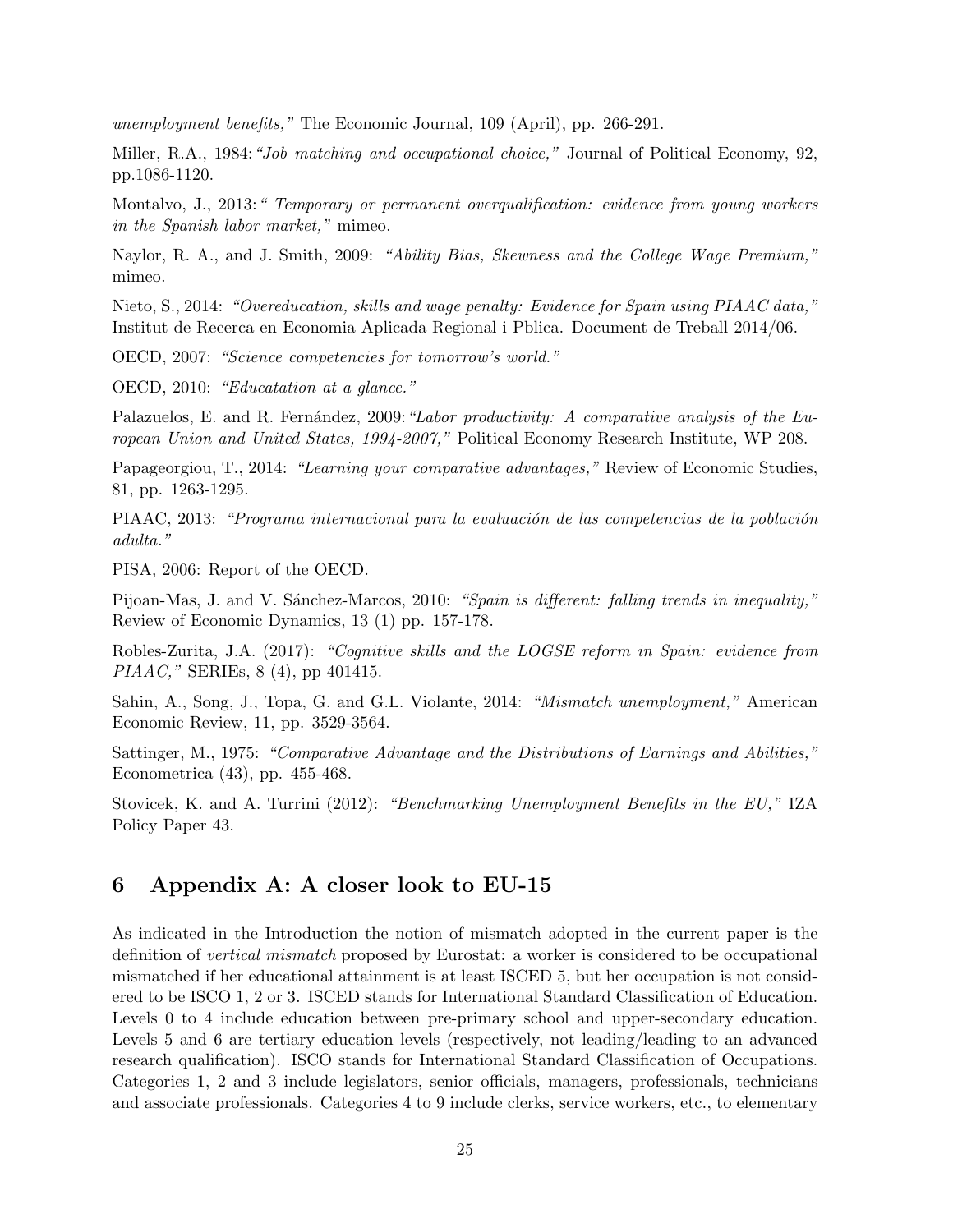occupations.

In what follows we provide a more detailed account of the facts that motivate our research as mentioned in the Introduction.

The Statistical Book of Eurostat corresponding to the Bologna Process in Higher Education in Europe (2009) reports the distribution of tertiary students in the ISCED levels 5A, 5B, and 6 as a percentage of all tertiary students in private and public institutions for the period 2001 to 2006 (see the Table 8).<sup>29</sup> It is clear from the table that the differences between Spain and the average EU-15 in the mid 2000's are remarkably small. Hence, the explanation for the higher mismatch observed in Spain is not due to a disproportionately large/small fraction of students involved in scientific/academic activity.

|         | 2001    |               |                             | 2002           |   | 2003     |    | 2004 |               | 2005 |          |    | 2006                 |    |               |               |       |
|---------|---------|---------------|-----------------------------|----------------|---|----------|----|------|---------------|------|----------|----|----------------------|----|---------------|---------------|-------|
| ISCE!   | ЭA      | $5\mathrm{B}$ | $\tilde{\phantom{a}}$<br>эA | 5B             | 6 | 5A       | 5B |      | h<br>ÜД       | ப    | $\kappa$ | 5Α | $5\mathrm{B}$        | b  | 5A            | 5B            | r     |
| $EU-15$ | 70<br>O | 18            | 70<br>ГC                    | 19             | 4 | 79       | 18 |      | 79            | 19   | ᅩ        |    | $\overline{1}$<br>┻. | л. | O 1<br>OΙ     | −<br><b>.</b> |       |
| Spain   | 86      |               |                             | $\Omega$<br>∸∸ | ∸ | ວາ<br>οə | 13 |      | $\circ$<br>OΖ | 14   |          | 82 | ⊥±                   |    | $\circ$<br>∟ت | റ<br>ΤÛ       | $\pm$ |

Source: UIS, UOE (The Bologna process in higher education in Europe 2009, Table 0 p. 189).

Table 8: Distribution of students in higher ISCED levels as a percentage of all tertiary students, 2001-06

Second, the distribution of the population across fields of specialization in Spain is similar to the average of the EU countries, hence the higher fraction of mismatched workers in Spain was not due to a higher concentration of workers in certain fields of specialization. Roughly speaking the fraction of workers in "Humanities", "Education", "Agriculture", "Health" and "Social sciences" is similar in Spain to the average of the EU countries (see Table 9). There are only moderate differences in the fraction of workers in "Science" (about 14% in the EU in contrast to 19% in Spain) and in "Social sciences" (about 32% in the EU in contrast to 29% in Spain). Therefore we conclude that the phenomena of occupational mismatch is not due to compositional differences in terms of the fraction of educated workers in each field of specialization.

Next, we report in Table 10 the fraction of workers aged 25 to 34 who are considered to be mismatched by field of education. The incidence of mismatch by field of specialization in Spain is higher than the European average (with the sole exception of Agriculture and Veterinary). It is clear that the average fraction of occupational mismatched workers across fields of specialization is substantially higher in Spain than in EU-15, and also that mismatch is not a phenomenon concentrated in a very specific subset of fields. In EU-15 the highest fraction of mismatched workers is found in Services (48) and it is followed by Agriculture (35) and Social Sciences (26). In Spain the highest fraction is found in Services (64) and it is followed by Engineering field (50) and Social Science (44). Both in Spain and in the average of the EU-15 the lowest fraction of mismatched workers is found in Health fields (11 in UE-15 in contrast to 27 in Spain) and in Education (11 in EU-15 and 28 in Spain). The largest gap between Spain and the UE-15 (more

<sup>&</sup>lt;sup>29</sup>ISCED level 5A are tertiary programs that are largely theoretically based and are intended to provide sufficient qualifications for gaining entry into advanced research programs and profession with high skills requirements. Programs in ISCED 5B are typically shorter than those in 5A and focus on occupationally specific skills geared for entry into the labor market, although some theoretical foundations may be covered. Level ISCED 6 is reserved for tertiary programs which lead to the award of an advanced research qualification (they typically require the submission of a thesis or dissertation of publishable quality (see the Statistical book of Eurostat pp. 239-240 for further details).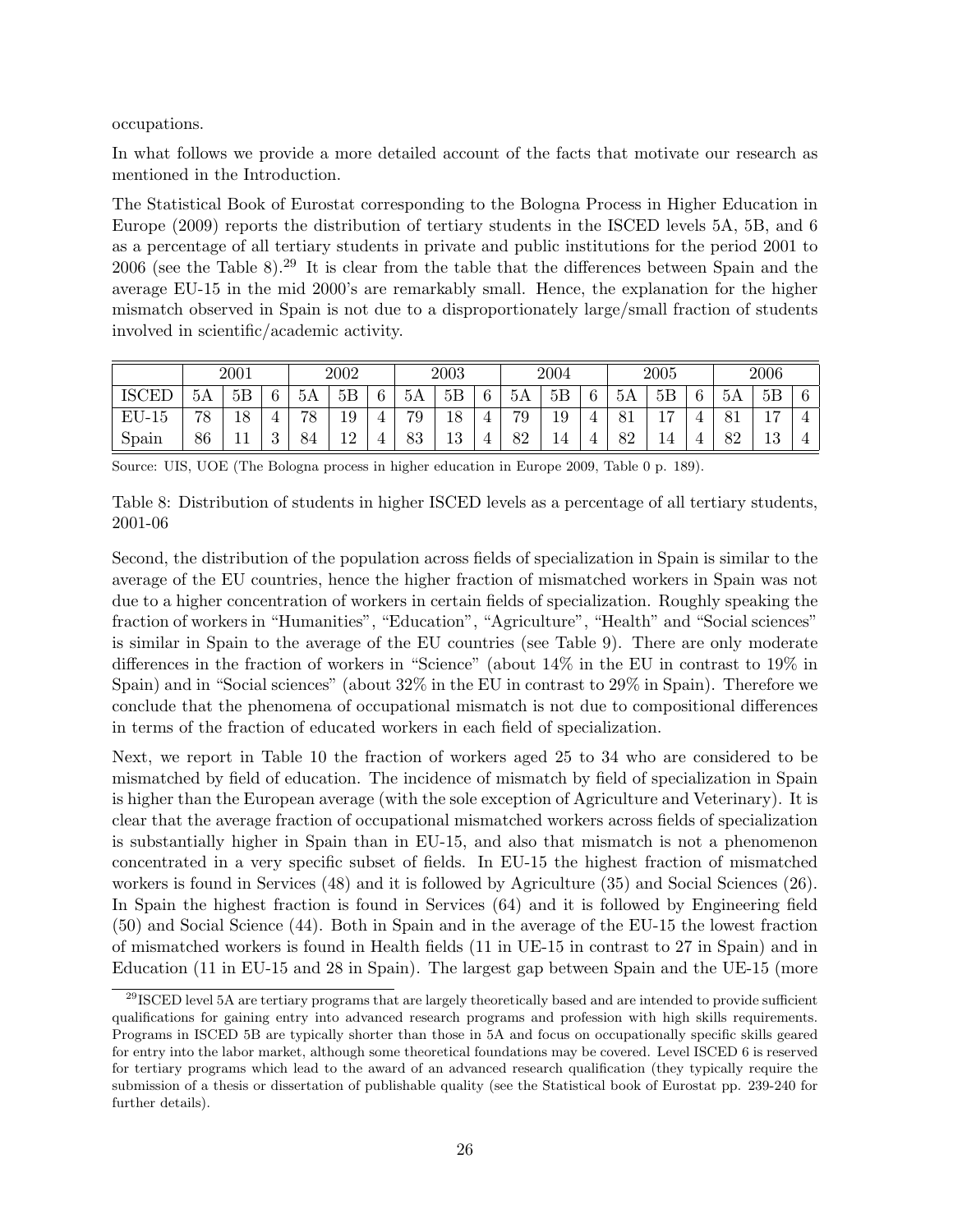|                                             | $EU^*$ | pain |
|---------------------------------------------|--------|------|
| Education                                   | 4      | 5    |
| Humanities and Arts                         | 8      |      |
| Social sciences, Business and Law           | 32     | 29   |
| Science, Mathematics and Computing          | 14     | 19   |
| Engineering, Manufacturing and Construction | 28     | 27   |
| Agriculture and Veterinary                  |        | 4    |
| Heath and Welfare                           |        |      |
| Services                                    |        |      |

Source: REFLEX 1999-2000. EU\* includes Portugal, Spain, Italy, France, Switzerland, Austria, Germany, Netherlands, Belgium, United Kingdom, Norway, Sweden and Finland.

Table 9: Distribution of Graduated Individuals Across Fields of Education

than double) is found in Education field and it is followed by Heath and Welfare.

|                                             | $EU-15$ | Spain |
|---------------------------------------------|---------|-------|
| Education                                   | 11      | 28    |
| Humanities and Arts                         | 25      | 37    |
| Social sciences, Business and Law           | 26      | 44    |
| Science, Mathematics and Computing          | 14      | 28    |
| Engineering, Manufacturing and Construction | 21      | 50    |
| Agriculture and Veterinary                  | 35      | 35    |
| Heath and Welfare                           | 11      | 27    |
| Services                                    | 48      | 64    |

Source: Eurostat, EU-LFS, 2003-2007 (The Bologna process in higher education in Europe 2009, Table D5.C p. 229).

Table 10: Percentage of Workers Vertical Mismatched, aged 25-34 by Field of Education

Finally, one may wonder about the comparability of tertiary educated workers in terms of the official number of years of education across countries. In Table 11 we can see that for the selected sample of countries there are noticeable differences in the distribution of years in primary, secondary and high school. However, looking specifically at tertiary education the differences seem rather small: in Spain higher education starts a year before than in other countries, but it takes one more year (together with Germany) to complete college education. Given this, we would find difficult to justify the lower performance of tertiary educated workers in Spain in terms of PIAAC scores simply by the smaller number of years of education.

# 7 Appendix B: Simultaneous technology and policy changes

In this Appendix we report the results of combining each of the education reforms in Table 6 with the reduction (increase) in the low-tech (high-tech) sector productivity in Table 4. The results are reported in Tables 12 and 13.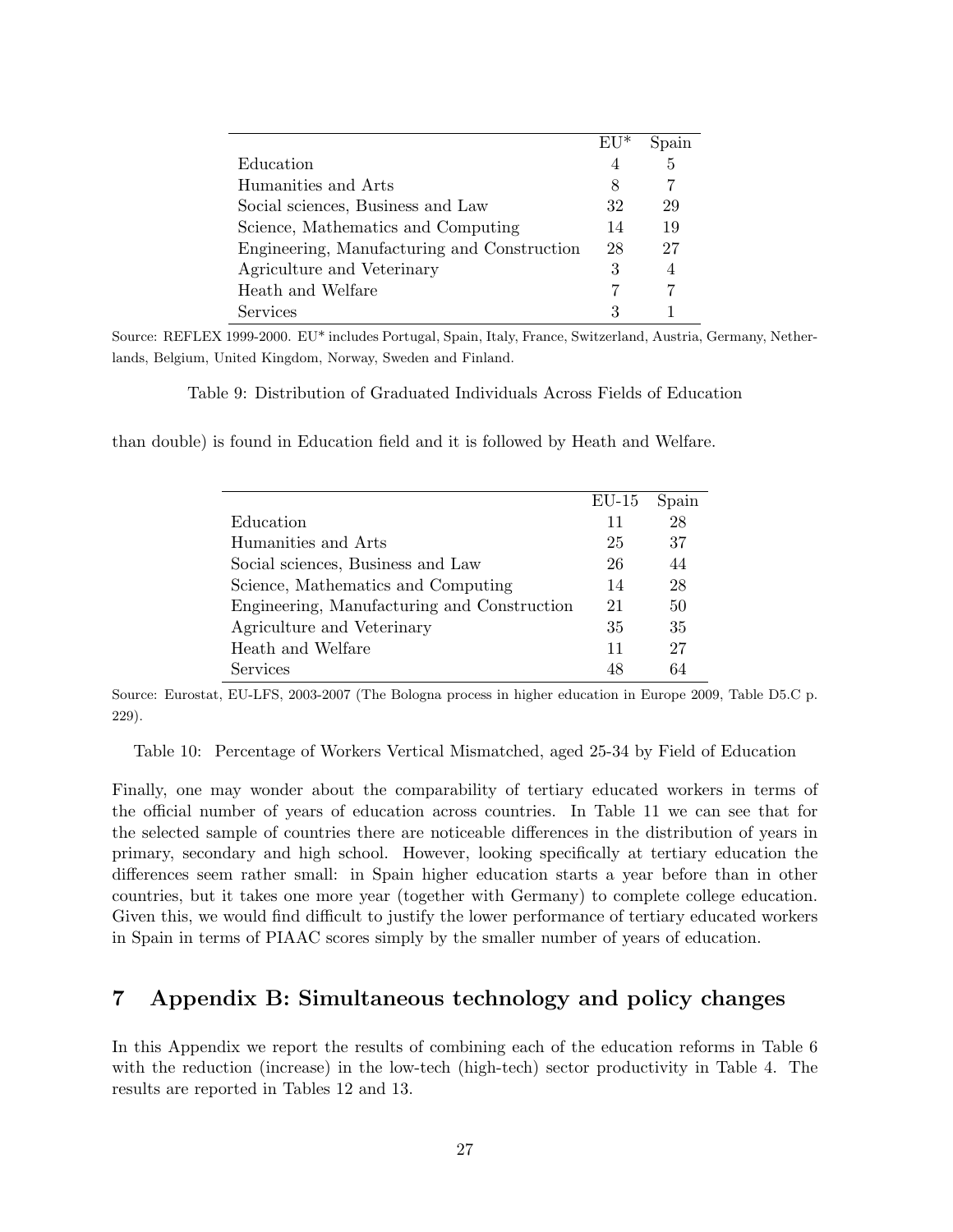|             | Formal | Prim.+sec.  | Voc. educ. | Univ.  | Univ. educ.  |
|-------------|--------|-------------|------------|--------|--------------|
|             | school | $+$ high s. | starts     | starts | (min. years) |
| Austria     | 6      | $4 + 4 + 4$ | 14/15      | 18     | $3+$         |
| Belgium     | 6      | $6+2+4(+1)$ | 14         | 18     | $3+$         |
| Denmark     | 6      | $11 + 2$    | 16         | 19     | $3+$         |
| Finland     | 7      | $9 + 3$     | 16         | 19     | $3+$         |
| France      | 6      | $5 + 4 + 3$ | 15         | 18     | $2+$         |
| Germany     | 6      | $4 + 6 + 3$ | 16         | 19     | $4+$         |
| Grece       | 6      | $6 + 3 + 3$ | 15         | 18     | $4+$         |
| Italy       | 6      | $5 + 3 + 5$ | 14         | 19     | $3+$         |
| Ireland     | 4      | $8 + 6$     | 15         | 18     | $3+$         |
| Luxembourg  | 6      | $6 + 3 + 4$ | 15         | 19     | $5+$         |
| Netherlands | 4      | $8+3+3$     | 16         | 18     | $3+$         |
| Portugal    | 6      | $6+3+3$     | 15         | 18     | $3+$         |
| Spain       | 6      | $6 + 4 + 2$ | 15         | 18     | $4+$         |
| Sweden      | 7      | $9 + 3$     | 16         | 19     | $3+$         |
| UK          | 5      | $6+3+2(+2)$ | 16         | 18     | $3+$         |

Source: Eurydice, The structure of the European Education systems 2009-10.

Table 11: European education systems

|                               | Bench. | $EU-15$ | low-tech $+S+Q_{e+ne}$ | low-tech $+Q_{e+ne}$ |  |
|-------------------------------|--------|---------|------------------------|----------------------|--|
|                               |        |         |                        |                      |  |
| Fraction of educated workers  | 0.31   | 0.27    | 0.31                   | 0.31                 |  |
| Average skills, educated      | 5.77   | 6.13    | 6.13                   | 6.13                 |  |
| Average skills, non educated  | 4.81   | 5.33    | 5.33                   | 5.33                 |  |
| Unemp. rate, educated         | 0.05   | 0.03    | 0.03                   | 0.03                 |  |
| Unemp. rate, non educated     | 0.09   | 0.05    | 0.05                   | 0.05                 |  |
| Frac. of educated, mismatched | 0.33   | 0.19    | 0.17                   | 0.10                 |  |
| Education wage premium        | 1.45   | 1.68    | 1.39                   | 1.39                 |  |
| GDP                           | 1.39   | 1.69    | 1.63                   | 1.63                 |  |
|                               |        |         |                        |                      |  |

Table 12: Counterfactuals: combinations I